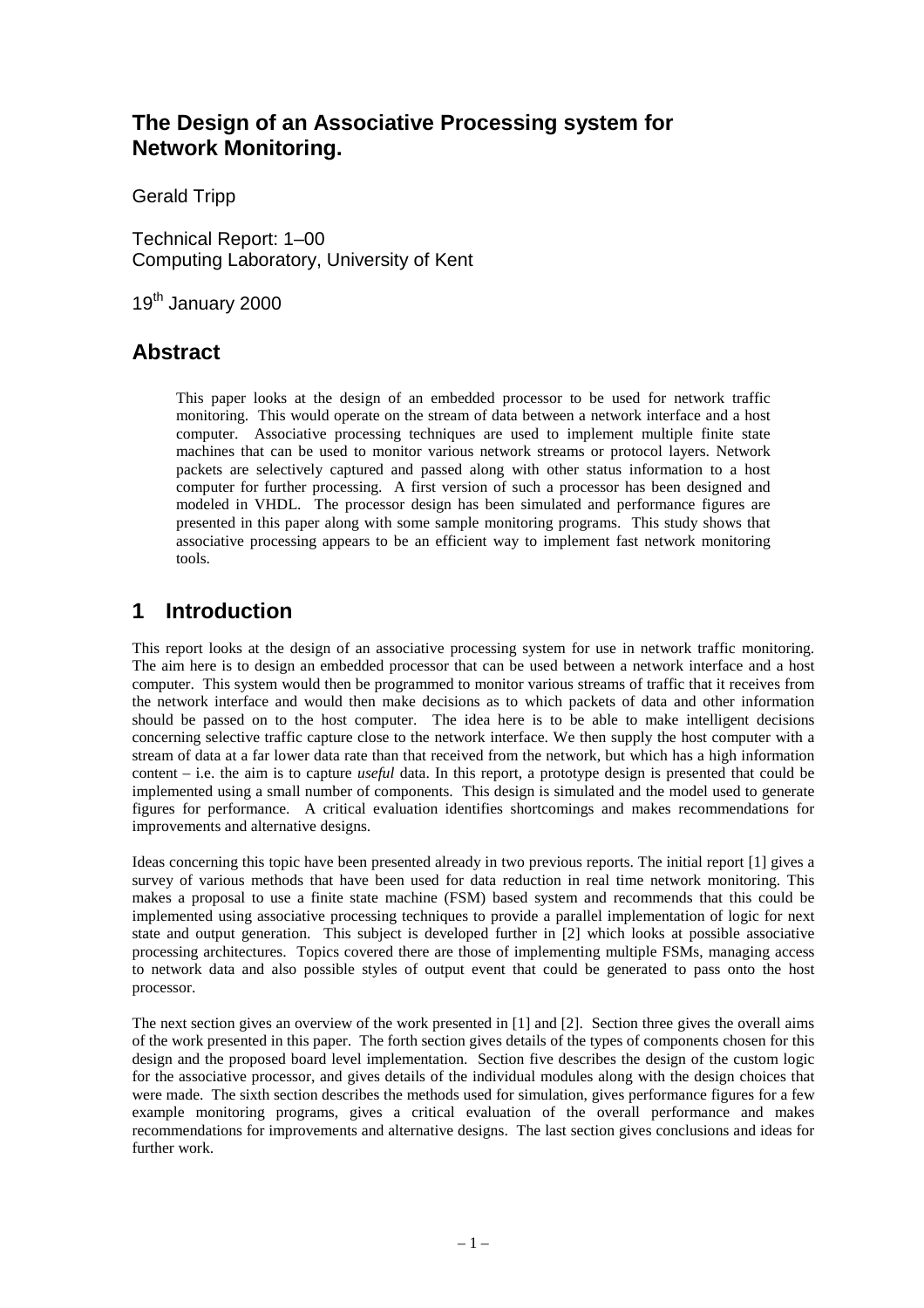# **2 The Associative processing system**

Two previous reports have looked at this subject. The first report [1] starts with a review of work carried out in the field of network monitoring and makes a proposal that a finite state machine (FSM) approach should be used with associative processing used as the method of implementation. The proposal was that functional memory [3] should be used to implement look up tables for the FSM implementation. Functional memory is useful because this allows each bit in memory words to be specified as 0, 1 or don't care – this allows the memory to contain 'match patterns' rather than specifying specific binary values. We search the functional memory with a key consisting of the current state and the inputs, and retrieve a code word that gives a valid match. This code word also contains values for next state and outputs. To implement this, code words need to be generated for each state that together match all possible values of the input data. To cope with the possibility of multiple matches, the one with the highest priority (such as lowest memory address) is selected.

This work is developed further in [2] that looks at possible architectures that could be used to implement a practical system. The topics covered in [2] can be summarized as follows:

- The system described in [1] is extended to allow the implementation of multiple FSMs, by the use of a separate area of memory to hold state information for each instance of a FSM – referred to as a channel. A scheduling system is then used to swap between channels – one of which is the current active channel and able to receive input data from the network and the others being suspended. Channels communicate by sending event messages to each other, the passing of such a message causing the sender to be suspended and the recipient to be activated. This system is further extended by the provision of a procedural interface, allowing the return to a calling channel. Initial suggestions are given for the implementation of dynamic channel allocation.
- It is proposed that the output from the FSM should be able to specify a number of possible actions, including arithmetic operations, scheduling operations (as above), output event generation and control of the network data stream.
- Various styles of output event generation are proposed, from general-purpose message generation to simple packet capture.
- The access to the network data stream is discussed and sequential access to a data stream is compared to random access to a packet stored within the processor.

 It is argued that it should be possible to build a practical associative processing system for network monitoring using existing components.

# **3 Aims**

The aim of this work is to design a prototype associative processing system for use in a network-monitoring environment. At this stage there is no intention to build a piece of hardware, but to design and model such a system at a level of detail that will allow a prototype to be constructed at a later date if required. This lowlevel model would primarily be used to show that this type of processing is practical and also to show that it could be put into manufacture if required using a small number of existing components.

The work involved here has three distinct stages:

- 1 Develop a design for an associative processing system based on the principles described in [2]. The processor is then to be modeled in Register Transfer Level VHDL[4], the other components such as memory to be modeled in behavioral VHDL. The complete system then to be tested by simulation.
- 2 Synthesize logic for the associative processor, targeted at a Field Programmable Gate Array (FPGA). Use tools to generate an FPGA design from the synthesized logic. Constrain the design to operate at the required clock rate and with the setup and output delay times specified by the external components. At this stage the original design may require modification depending on the implementation size and speed of the synthesized logic. Modify design and iterate until required performance is met.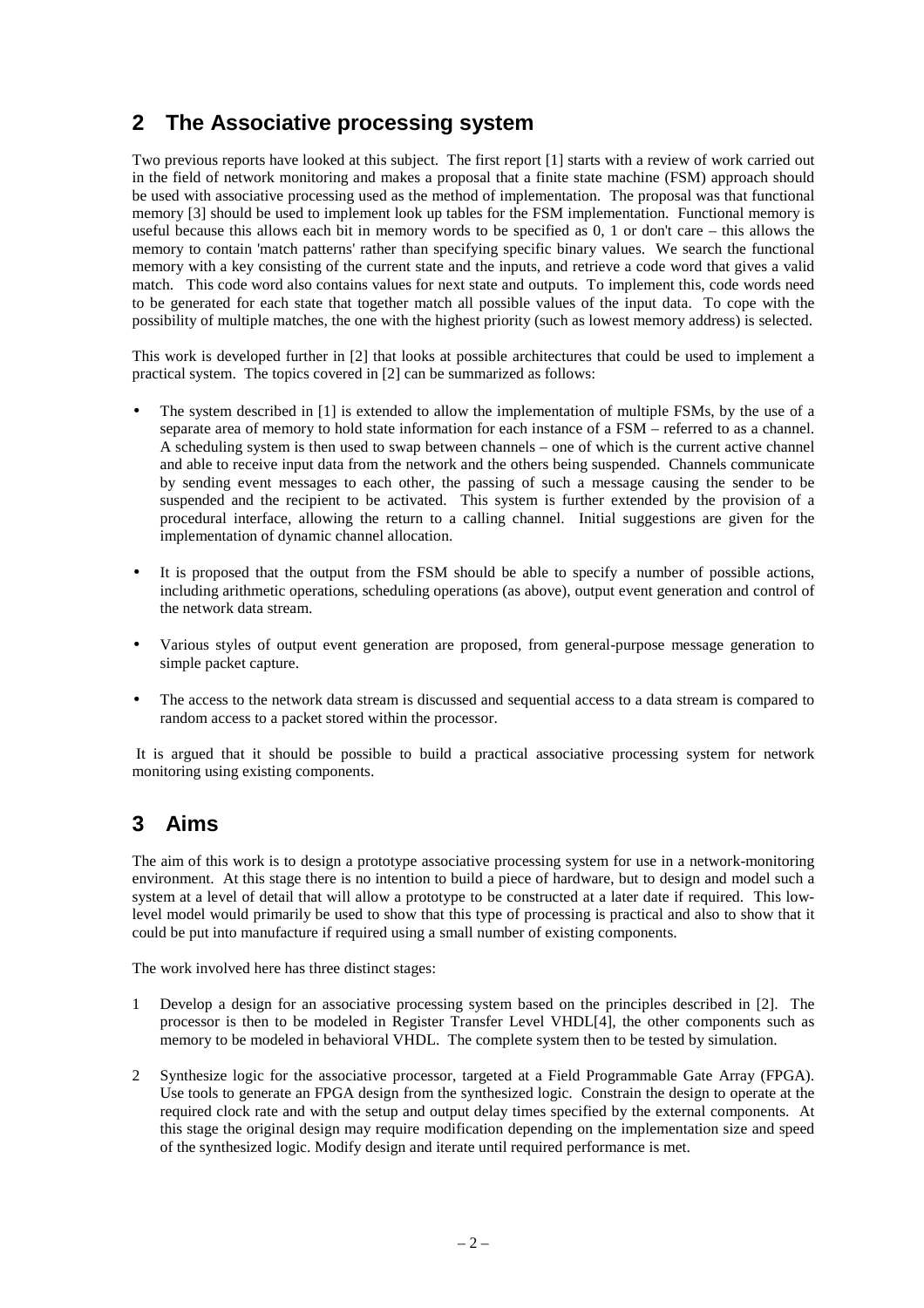3 Use simulation to test the complete associative processing system with example network monitoring programs. Use this stage to determine the performance of the processor as a whole and to highlight areas for improvement.

The overall aim here is to be able to show whether this type of system is practical, to generate figures for the system performance and to evaluate the decisions made during the system design. Following experience in programming such a system and observing its performance, it should be possible to determine whether the mechanisms chosen are appropriate and if not the alternative approaches that could be taken in future designs.

# **4 Design Choices**

A significant consideration in this work was to design a small prototype system that could be modeled in a reasonably short period of time. Also any system design should be practical; it should be possible to build a physical system if required using a small number of components on a single circuit board. With these selfimposed constraints in mind, the following subsections look at choice of components.

## **4.1 Associative memory components**

This associative processor requires the use of ternary content addressable memory – often referred to as functional memory [3]. There are less sources of this than the standard content addressable memory, and the most suitable component at the time appeared to be the NL85721 [5] from NETLOGIC. There is a version of this component specified as operating at 66MHz, although this is heavily pipelined. This CAM has a 64 bit CBUS that is used to carry comparand values (keys) to be used in searches and can also be used for read and write access to the memory. It has a 16-bit instruction bus, to determine the function performed by the CAM and a Results bus (RBUS) that outputs the contents of the status register. In general, instructions can be started every clock tick – subject to various constraints. These may however take a few cycles to complete.

The NL85721 has a 128-bit word, with each memory word also having its own mask work. Internal global match registers are provided that allow the user to specify which bits of the CAM word are used in any search and hence allow the user to use part of the CAM word as an associated result if required. The fastest type of search can be performed by using a 64-bit key, as this can be transferred over the CBUS in a single clock cycle. Following a search instruction (*write comparand and compare*), match result flags are generated in 2 clock cycles and a status output including the highest priority match (HPM) address is generated on the RBUS in 3 clock cycles. If required, we can follow the CAM search instruction with a Read memory at HPM instruction. This will take 2 cycles before the value is presented on the CBUS – the same time as the status is available on the RBUS. Using this method of operation, we can use half of the CAM word to match against a 64-bit key and half to generate a 64-bit result. If we require a key of greater length than 64 bits, then we need to write part of the comparand first (*write to comparand*) and then follow this with a search (*write comparand and compare*) – this will now take 4 clock cycles and will also be at the expense of the size of the result. Alternatively, we could use all of the CAM word to match against a key of up to 128 bits and then use the HPM value on the RBUS to index into a separate area of RAM to generate an associated result from the search. This would take 4 clock cycles plus the time to retrieve data from the RAM.

For performance and simplicity, the first method was chosen, hence taking 3 clock cycles from presentation of a key of length  $\leq 64$  bits, to give an associated result of length  $\leq 64$  bits.

## **4.2 Other components**

The content addressable memory uses a pipelined design, thus enabling a high clock rate. Given this style is used by the CAM, it was decided to use a similar style of operation for the other parts of the system. It is expected that future components may follow this trend of pipelining and high clock rates.

The random access memory – used for registers – uses synchronous random access memory. This is the MT55L64L32F [6] from MICRON technology, inc. This is 64K x 32 bits and a version of this part is specified as operating at 100 MHz. The part chosen here is the flow-through version of this memory that provides data in the cycle following a Read operation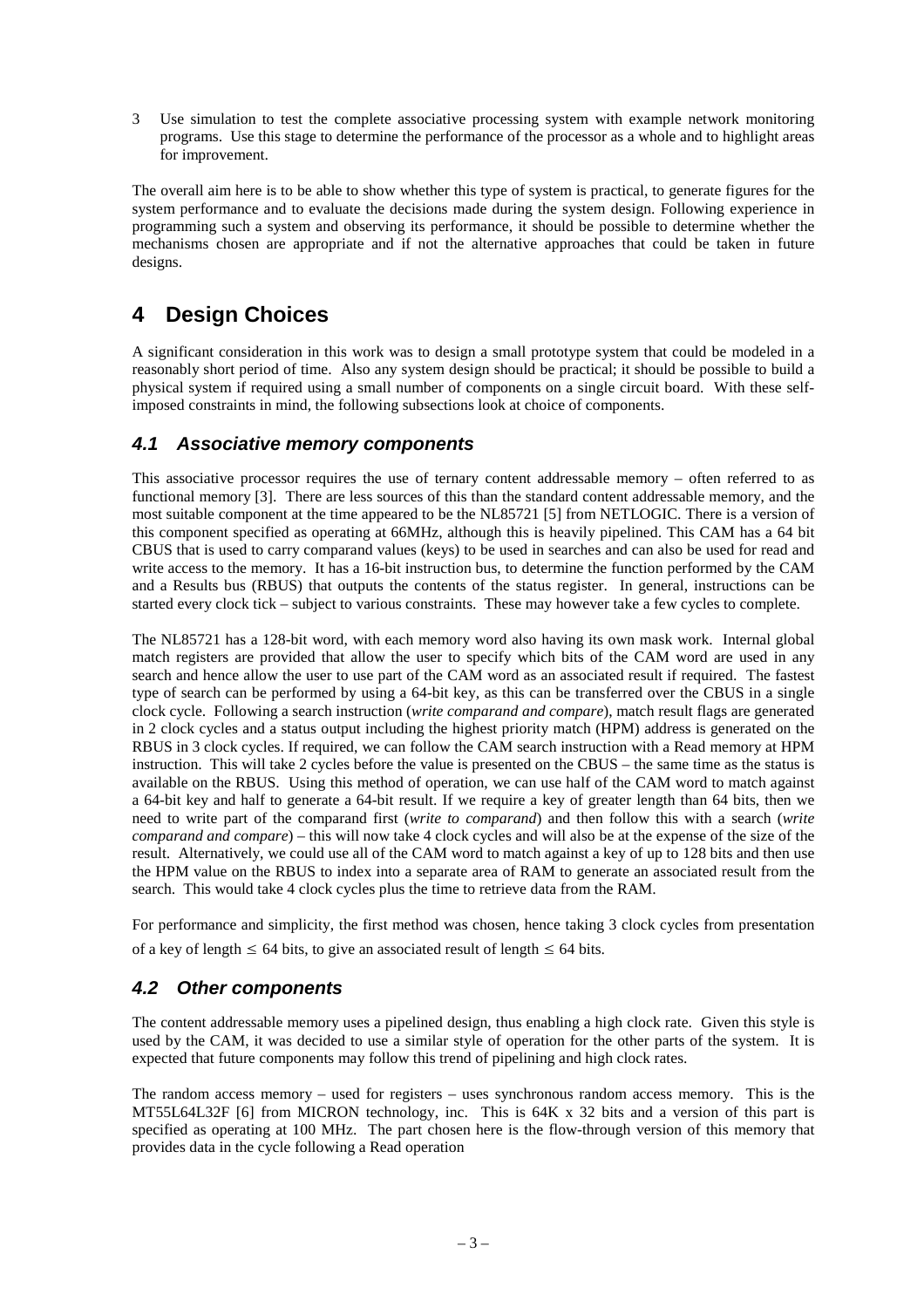Finally, it was proposed that the processor part of this system should be implemented using a Xilinx FPGA. The Xilinx X4000XLA series [7] was chosen as the most appropriate technology to target at the time, primarily because of the performance and availability of design tools. Using these components we are able to design a fully synchronous interface to the RAM and CAM that will operate at the maximum clock rate of the CAM. In practice, the overall maximum clock rate for the system will then depend on the performance of the logic within the FPGA and this requires us to avoid designs that will synthesize into multiple levels of logic.

## **4.3 Board level implementation**

From the above it can be seen that the complete system can be implemented as 3 chips. The network data input and output busses are currently considered to be 32 bits wide. In any physical implementation, it is anticipated that these wide busses will be replaced by standard Utopia [8] style interfaces of 8 or 16 bits in width.



**Figure 1 - Board level implementation of associative processor.**

# **5 Processor Design**

## **5.1 CAM search cycle**

Much of the design for this processor is based around the timing of the access to the content addressable memory chip as described in the previous section. Using this CAM chip, we can obtain the fastest operation by performing a search using of a key of length 64 bits or below, and then follow this by a read of the memory location giving the highest priority match. This can give us an index and a 64-bit memory word result in 3 clock cycles.

To obtain the highest clock speed, we can use synchronous input to, and output from the FPGA. This gives a minimum delay of 2 cycles. If a search of the CAM uses a key that may depend on the results of the previous search, then generally we have an overall minimum search period of 5 clock cycles. Introducing combinatorial logic into the input or output to the CAM could optimize this, but this may increase the time required for a clock cycle. This could be investigated in later designs, particularly if faster FPGAs can be used.

A disadvantage of this system is that because we wait for the results of one search before starting the next, we are under-utilizing the CAM chip, which is capable of performing more frequent searches if required.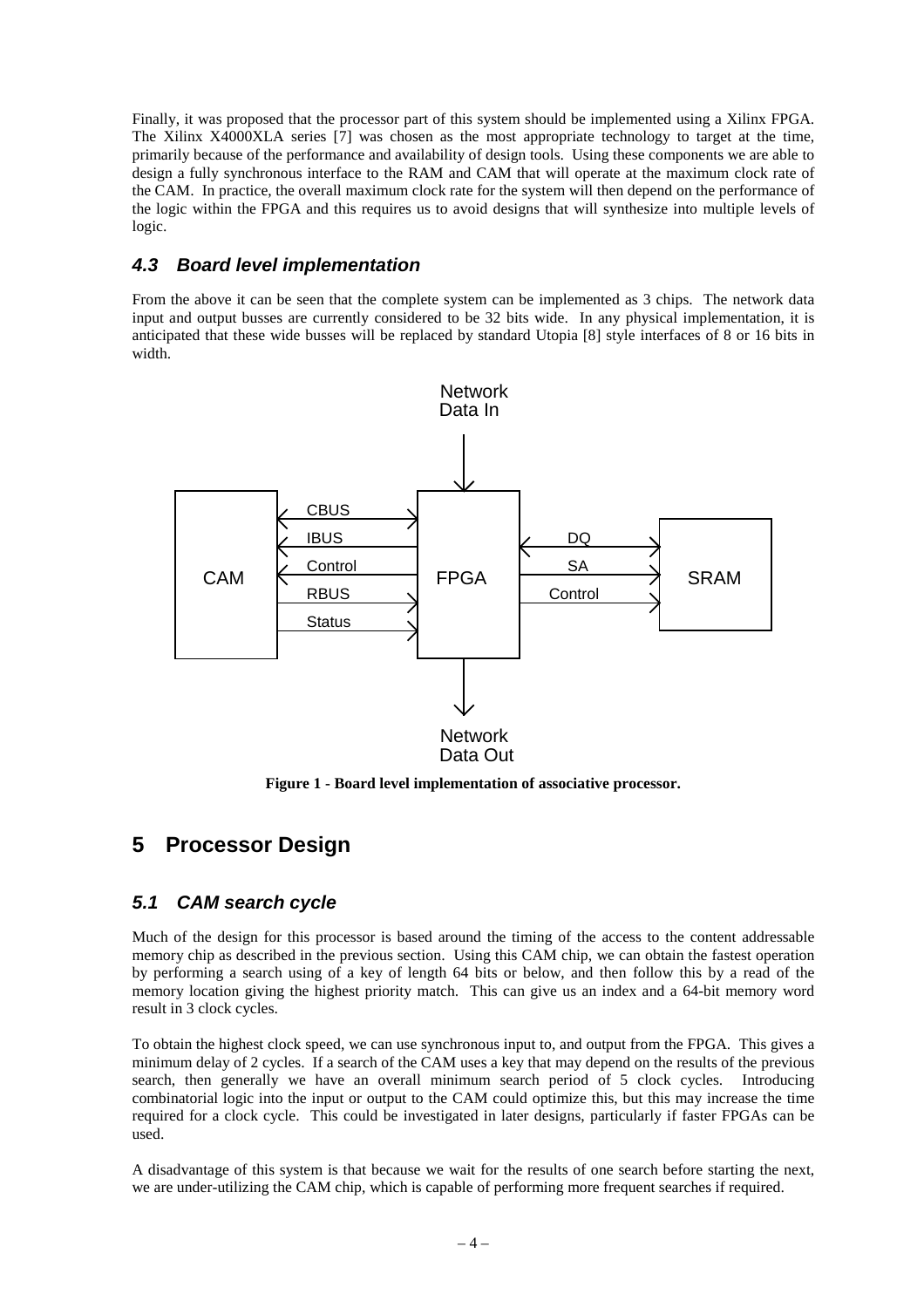#### 5.1.1 CAM code words and result

Given the method of searching described above, we are able to use a 64-bit key and 64-bit result. The key was subdivided as follows:

32 bits Network data 12 bits Current State 12 bits Current Channel 4 bits Current invocation event 2 bits ALU status<br>1 bit End of pack 1 bit End of packet flag<br>1 bit CAM word valid b CAM word valid bit

The overall throughput depends on the number of bits used in the network data key, so it is advisable to allocate as much space as possible to this – although for simplicity this will need to be kept to a conventional word size such as: 8, 16, 32, 64 bits etc. For this design, half of the CAM key is used for network data. Of the remaining bits, 28 are used for the various processor states which is enough in this instance because only a small processor is being built. The ALU status bits allow searching to be conditioned upon the results of ALU operations; the end-of-packet flag allows us to test if we have reached the end of the current packet and the valid bit allows active CAM words to be marked to indicate whether they should be used as part of the current search.

A results width of 64 bits is less of a problem than for the key as this time we have no large data field to use up all the resources. This time however we have to include fields to set a new processor state, and also fields to specify any actions that need to be performed. These have been specified as follows:

12 bits Next state 12 bits Possible next channel / Immediate field 4 bits Possible next event<br>4 bits Network data control Network data control 29 bits Action and parameters 3 bits Reserved

The Next channel field can also be used for ALU operations as an immediate value.

## **5.2 Actions**

For simplicity, all the possible actions except for control of network data have been grouped together into a single instruction to be executed following each search. This has the disadvantage that it is not possible to perform more than one of these operations in a single cycle, the advantage however is that it makes implementation a lot easier.

#### 5.2.1 Channel Memory

The random access memory for this processor has been provided as a block of 64K x 32 bits. This is quite a small amount by current standards although this could be increased in later designs if required. It was specified previously that each channel should have its own local memory space. To avoid having a memory management system, the total memory is simply divided between the maximum number of channels – this is then referred to as the channel's register window. Each channel therefore has a fixed number of registers within its register window. It is very simple to implement this as we can form the memory address from the channel number and the register number used within the channel.

| Memory address $=$ | Channel number (12 bits) | Register number (4 bits) |
|--------------------|--------------------------|--------------------------|
|                    |                          |                          |

In our system with a total of 64K words of memory and 4K channels, we have 16 registers per channel  $RO \rightarrow R15$ . If we reserve one of the channel numbers – such as 0 – we can use this register window for a block of global registers  $G0 \rightarrow G15$ . This is only a small amount of memory per channel, however it does have the advantage that any address fields used within the actions can also be small.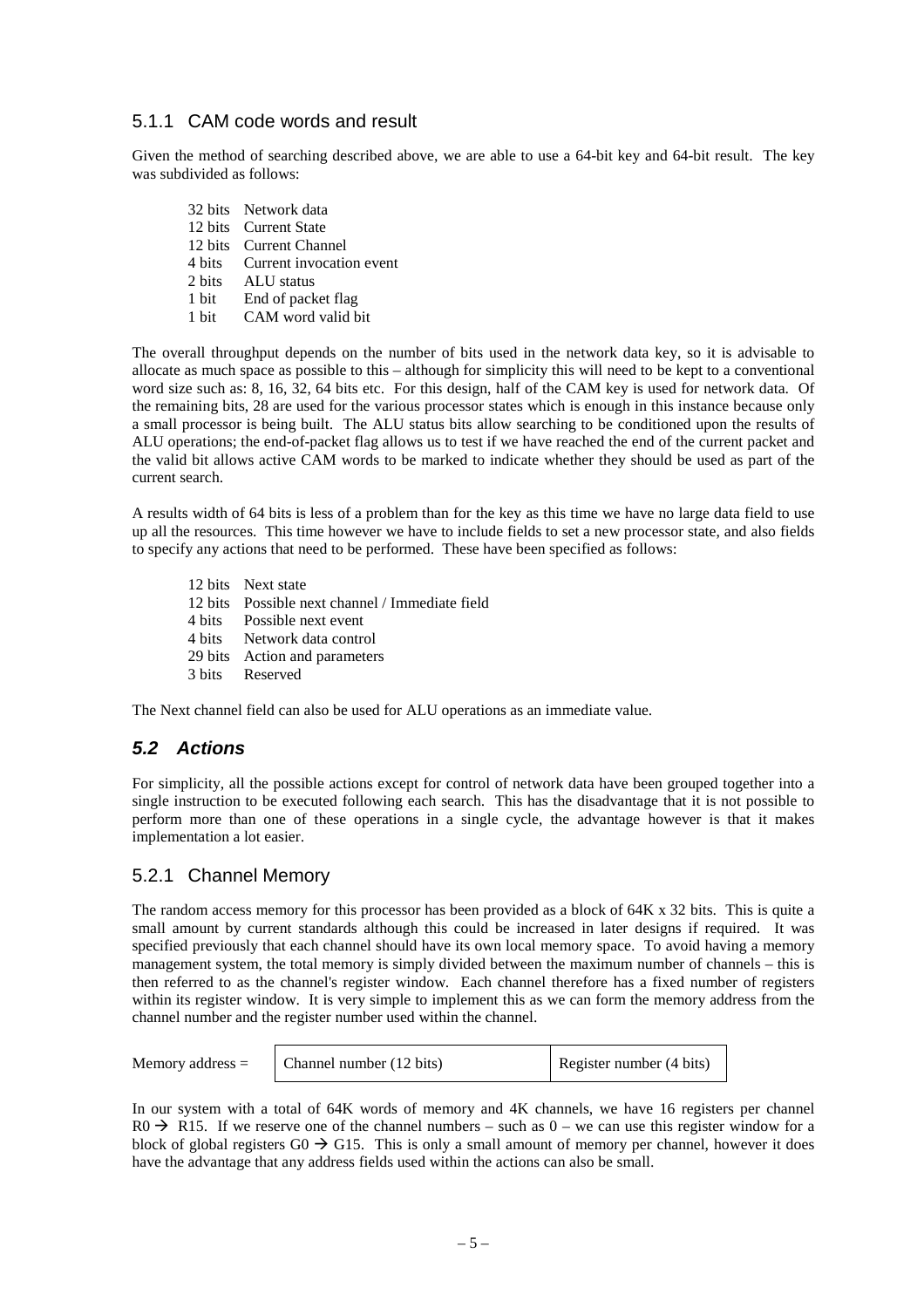#### 5.2.2 ALU operations

In this particular environment, we have a long search time for each new CAM word, but have a reasonably large number of bits to specify any action. In this case it appears sensible to try to code most simple arithmetic operations in a single action. To do this, a three-address architecture has been used with instructions for ADD, SUB and MOVE. This is possible so long as we don't have large address fields to specify the operands. In this prototype, this has been done by using 6 bits for each operand address field – this specifies either: a global register, a local register, an immediate value from a separate field or other dedicated internal registers.



**Figure 2 – ALU data paths.**

A basic outline of the ALU data paths is shown in Figure 2. The D-BUS and S-BUS signals are connected to the scheduling sections to give access to the external memory. The YQ-BUS provides a copy of output data to internal registers.

#### 5.2.3 Scheduling operations

As well as ALU operations, the scheduling operations also require access to memory and in this design are controlled using the same mechanism as the ALU. This unfortunately means that it will not be possible to have both types of these operations at the same time – it does however enable a single control system. To aid flexibility, the ALU operands can also be used in scheduling operations to specify the registers used to hold channel state etc.

The scheduling system provides ways of changing the current channel, event and state. The default action here is to leave the values of the channel and event as they are and to load a new value of state from the next state field from each new code word read from the CAM. There does however need to be alternative sources for each of these three key fields as we change from one channel to another using the various mechanisms described in [2]. The various alternative sources of these key values can be the scheduling stack, memory or from the CAM code word. A basic schematic of the scheduling system is shown below.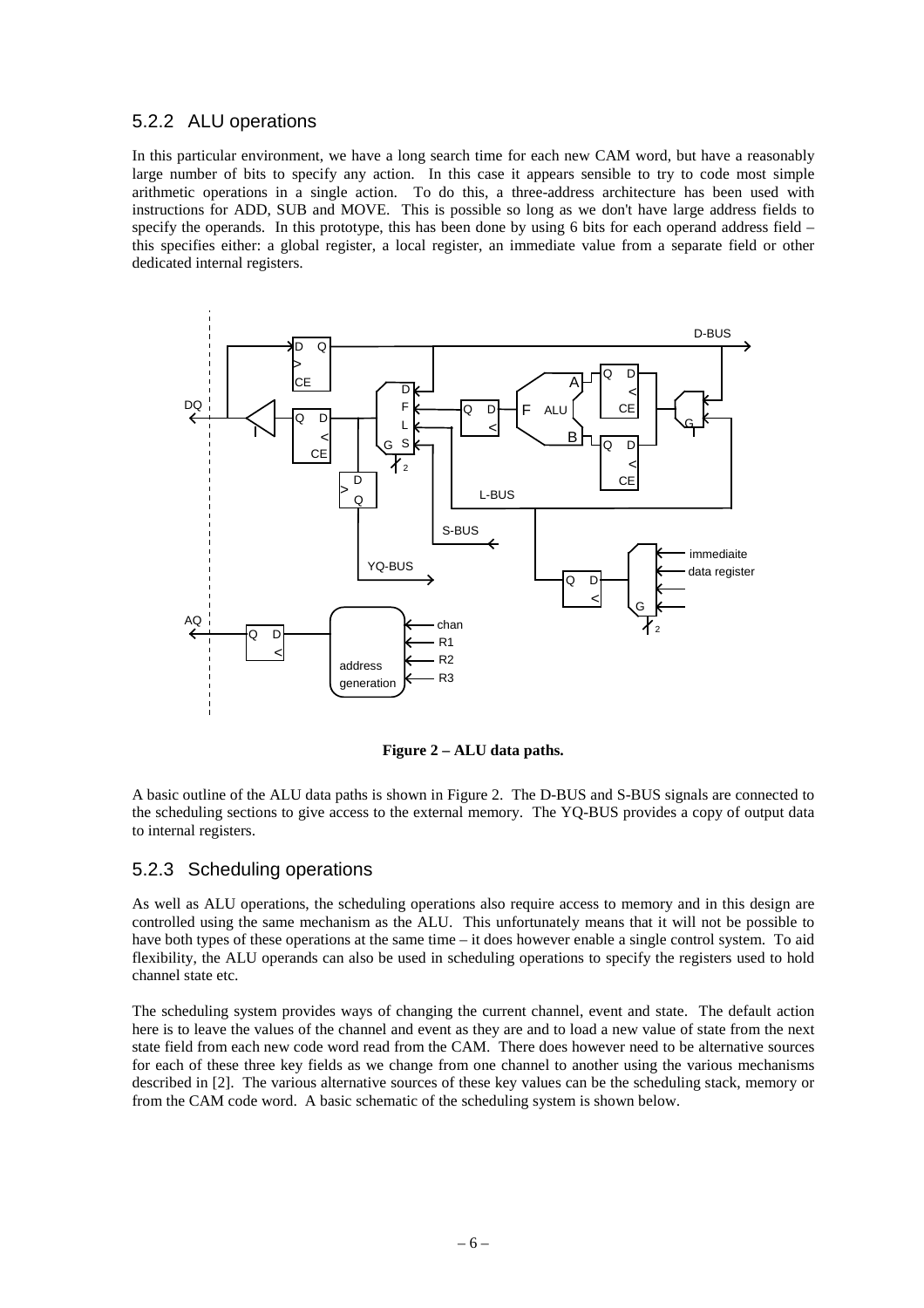

**Figure 3 – Paths for keys and scheduling.**

The scheduling section connects to the ALU module via the D-BUS and the S-BUS to gain access to the random access memory. The ALU status flags and the End of Packet (EOP) flags are also used as part of the key as described in section 5.1.1. The data key is provided by the network data module. The next channel signal is also used to generate an IMMEDIATE value for both the ALU and the network data module. For clarity, control paths are not shown.

## 5.2.4 Output events

A very simple output event system has been implemented. One of the global registers doubles up as an input port to a token queue. Any of the channels can write a token to this queue to specify if the current packet should be saved or discarded. In addition to this, each packet passing through the processor has a block of global registers appended to the end of the packet. This is explained in more detail in section 5.3.3.

## **5.3 Network data**

As described in [2], the network data could be handled in one of two different ways.

- As random access in the packet contents
- As sequential access

A disadvantage of random access is the potentially large amount of multi-port memory that is required to hold the packet within or closely coupled to the processor. The FPGAs chosen for the implementation of this system was the Xilinx XC4000XLA series. This can use look up tables (LUTs) for RAM implementation, however this only provides individual blocks of 16x1 bits when used as dual port. Although this would enable enough memory to be generated to handle ATM cells, it would be more difficult to handle the more standard length packets found on Ethernet etc. – as this will require large numbers of LUTs and will typically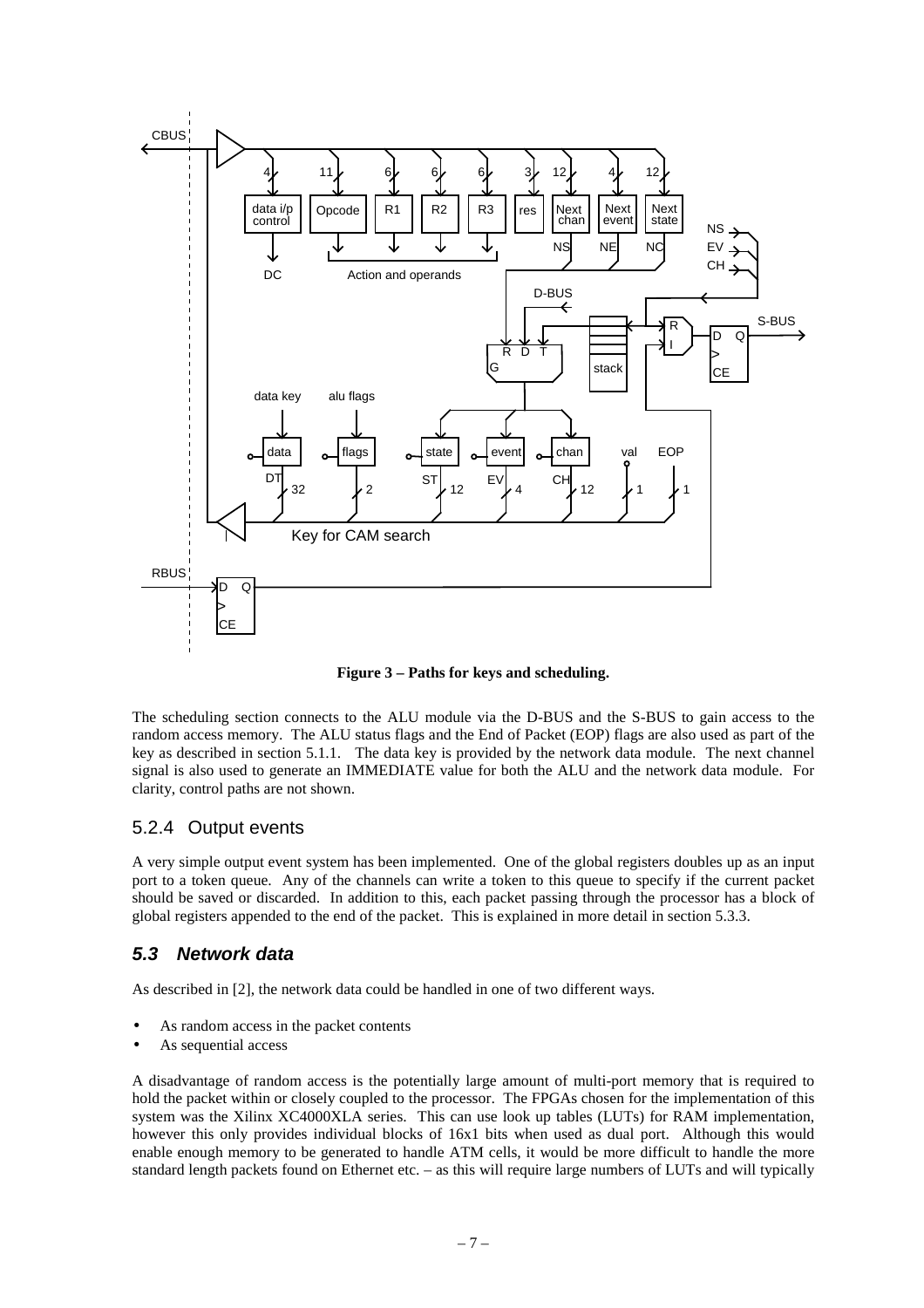increase access times as the memory depth is increased. Due to this potential problem, it was decided to provide sequential access into the network data path.

### 5.3.1 Data register and network data selection

The program running on this system may not wish to access all of the data in sequence as it arrives from the network. For example it may only wish to access a few separate words within a packet. To allow us to determine the rate that data is accessed in software, we will need an input buffer to hold data as it arrives from the network until it can be processed. In writing the software for this system, the programmer will need to ensure that the average time taken processing a packet does not exceed the packet transmission time – thus ensuring that the input queue length does not increase over time. If the input queue is small compared to the size of the packet, then the programmer will also need to ensure that the input queue does not overflow during the processing of a packet.

To generate the data key to be used for CAM searches, a data register is used. The programmer can then insert instructions into the result section of each CAM code word to select new words of data to be written into this register. As this system is sequential access, the assumption is made that the programmer can keep the value that is currently in the data register or request that this is loaded with a new word of data that is further back up the input buffer. The programmer can not request a word of data that has already past, as this may no longer be available.

In some circumstances, the programmer may wish to save items of data and be able to load old values back into the data register. This could be the case for example if parts of a word were obtained from separate packets. Provision has therefore been made to read the data register and also to rotate values from RAM registers and selectively write individual bytes in the data register

## 5.3.2 Pipeline & cache

A potential problem with sequential access to the network data is the delay that may be caused by a reload of the data register. A program may ask for a new word of data that is several words back up the input queue. If we read words of data from the input queue until the required word is available, then this may take several clock cycles and hence degrade the performance of the system. To enhance performance, an input pipeline is used that holds up to five words at the head of the input queue. With the use of multiplexors, many possible words could be retrieved directly from the pipeline.

Unfortunately there is a separate problem, that of word alignment. Protocols are often carefully designed to allow 32-bit words to fall on word boundaries – for obvious reasons. This is not always the case however, and we may have the situation that the 32-bit word we are interested in spans 2 words from the input queue.

The current network data cache consists of a five word input pipeline and a four-word cache. The data is kept on its original word boundaries in the data pipeline and this pipeline moves forward as the data is accessed. The data may be required on arbitrary byte boundaries and it is the role of the data cache to enable this to take place. The pipeline is originally filled such that the first word of a packet is located in the first word of the pipeline. As the data is used, the data moves forward. The pipeline is maintained in a state such that the last word accessed is as close to the head of the pipeline head as possible. As the information may be accessed on any byte boundary, an offset register specifies the byte offset of the last accessed word from the head of the pipeline. This offset may be in the range 0 to 3 bytes and this therefore points to the current head word. It is likely that any forward movement will have a high probability of being a multiple of four bytes and this is assumed by the caching mechanism. When the pipeline is full, the data cache will save words that are at offsets of 0, 4, 8 and 12 bytes from the head word – each of these words can be selected from one of four positions in the pipeline, depending on the value of the offset register.

If we select one of the cached data words, or ask for no change, then we will get a cache HIT. This means that the data will be available immediately without any additional delay. Following this, the data cache will sometimes need to initiate an internal REFILL operation to move the latest word accessed up to the head of the pipeline and then refill the cache. The time for the REFILL operation for data offsets of 4, 8 and 12 is 5, 6 and 7 cycles respectively. Hence a move forward of 1 word takes the same time as the shortest action (by design) and will leave the cache ready for the next cache search.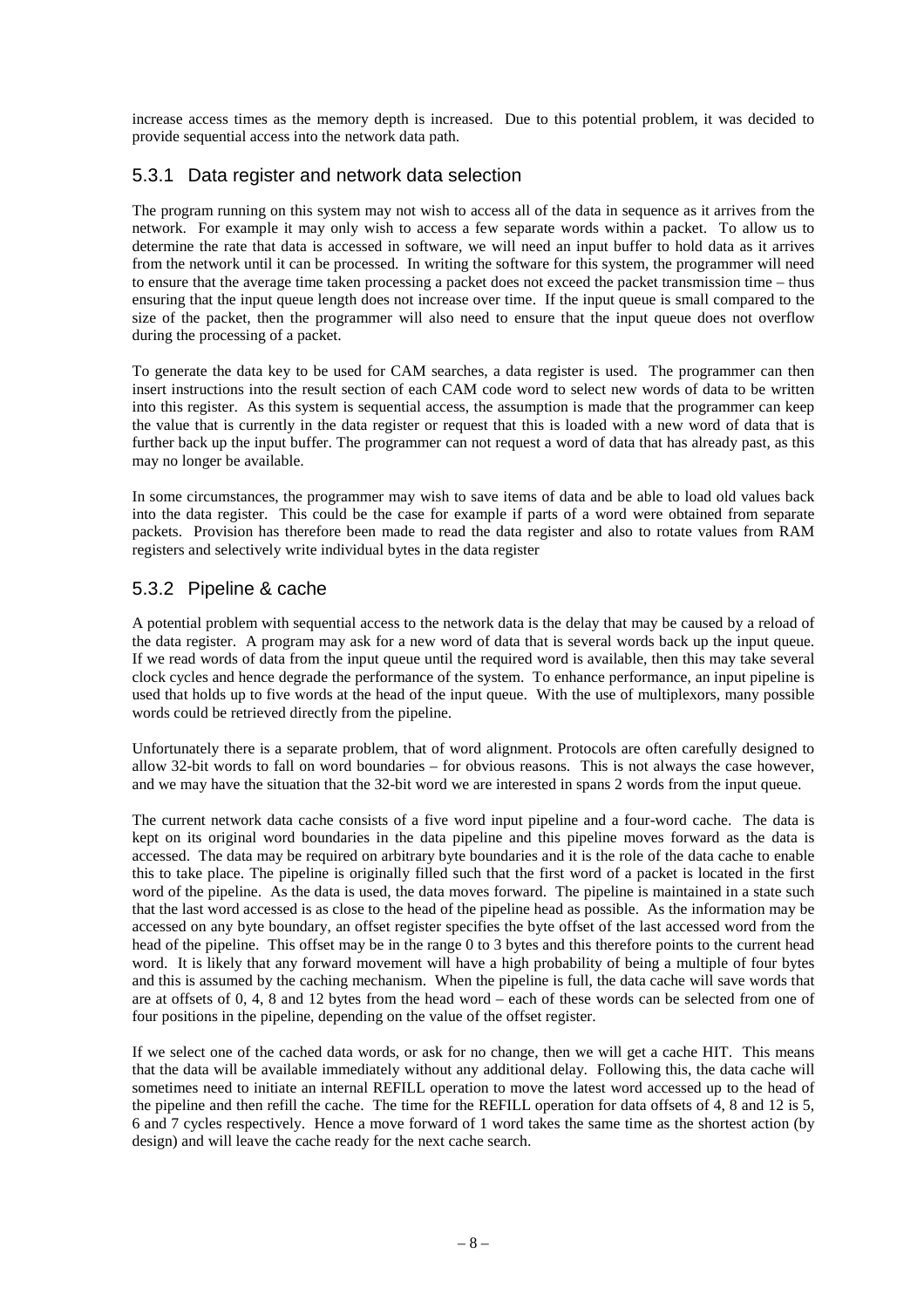If we ask for any other data offset, or if the cache isn't ready, then we will generate a cache MISS. This may require us to wait for a previous cache refill to complete, or it may require a word that isn't in the cache. In either case, the required word will be moved to the head of the pipeline, the offset register set appropriately and then the word accessed as being at offset 0. Searches for the next instruction are started in parallel with the action for a previous instruction assuming that a cache HIT will occur. If we have a cache MISS, then the search will be abandoned and restarted when the required data is available. It can be seen that large moves forward will often generate a cache MISS and hence cause a delay before processing can continue.

In addition to the data moves described above, we also have a NEXT instruction which flushes the remainder of the current packet to the output buffer and appends any status information to the packet end. A new packet will then be loaded into the pipeline. The NEXT instruction will give a cache HIT if the cache is ready. A move of 0 is required before accessing the first word of the next packet – this will give a cache MISS if the data transfer is not yet complete. A NOP instruction is also provided which will leave the data key unchanged. This will always generate a cache HIT, even if the cache is not ready. Careful spacing of changes to the data key may optimize the performance of programs.

The scheme above could easily be extended to use a larger pipeline if required. The caching system uses a lookup table to determine which words are in the cache when it is ready – hence this could easily be modified to cache more words or words with different offsets. This example design has been limited to a cache size of four words to limit the amount of resources used and also to enable the fast selection of the correct word from the cache.

### 5.3.3 Packet capture and discard

-

It is likely that any software processing a packet will not have made a decision as to whether the packet should be kept until most, or all, of the packet has been examined. Because of this, the packet will need to be written into the output queue before a decision has been made as to whether it is required. To circumvent this problem, a token queue is used in parallel with the output queue. When a decision has been made concerning the current packet, a single bit token is written to the token queue with the Boolean value specifying if the packet is to be kept. The process reading from the output queue will first need to wait for the value from the token queue to say if the packet is to be discarded or kept for further processing. This is hidden within the processor by the use of a secondary post-discard queue<sup>\*</sup>. Apart from deciding whether or not to keep a packet, the programmer may also wish to return some status information with a saved packet. This is implemented by returning a copy of G0 and G1 at the end of the packet – this could be extended to provide copies of more registers if required albeit at the cost of having more data to transfer to any host system.



**Figure 4 - Data cache and the packet discard mechanism.**

<sup>∗</sup> The cell discard mechanism limits the maximum size of output event packet that the processor can handle to the size of the output queue, which in this prototype is 64 bytes. The output queue could be expanded to a certain extent within the limits of the FPGA used. Alternatively, this queue could be supplemented with a larger external FIFO and the cell discard mechanism implemented either (back) within the FPGA or at the input to the next processing stage.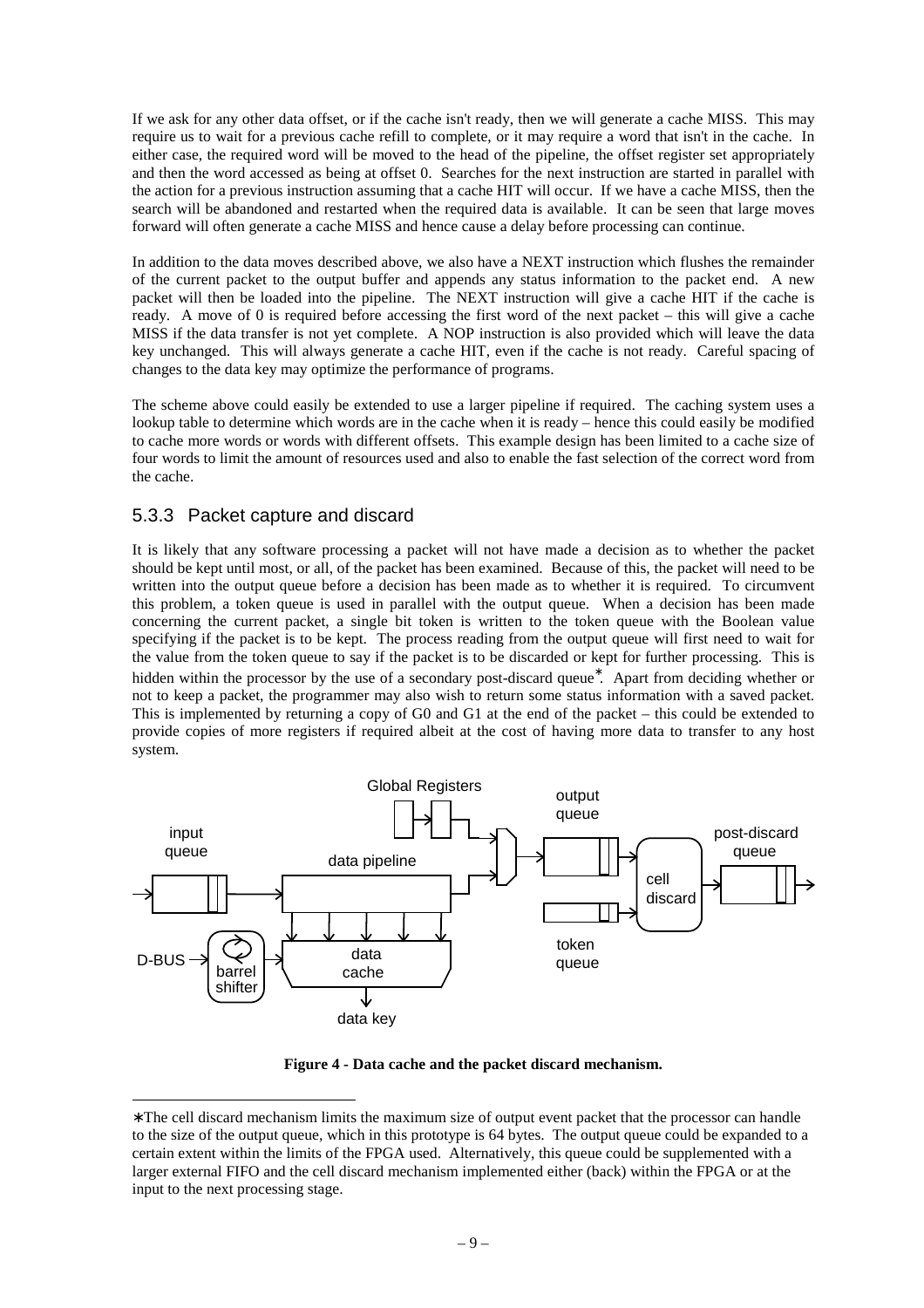# **5.4 Control**

The processor is controlled by the use of a conventional micro-program architecture [9] using a wide microcode word. This uses 64 words of control store and a 16-entry mapping table. This controls the operations performed by the CAM, RAM, ALU and the various key generation and scheduling functions. A single instruction determines the action that should be performed.

Unlike a conventional processor, it is difficult to predict very far ahead where the software will be executing. A complete cycle consists of a search for a code word followed by the execution of any associated action. However, if the action for a code word does not affect the key values used for the next search, then we are able to start the search for the next code word in parallel with the execution of the action from the current one. Any action that changes the key values used for the next search will need to either perform a new search itself as soon as the new search values are valid, or it will need to initiate a pre-fetch after it has completed.

The only parts of the system not controlled directly by the micro-program are the network data paths, the pipeline and the caching system, which run autonomously. When a new code word is read from the CAM, the caching system will look at the instruction specifying changes to the data register and try to fulfill these if possible. If it cannot do so then it will set a flag to indicate a cache miss. The micro-program checks this flag during the execution of the current action. Following a cache miss, any pipelined search is abandoned and a piece of micro-code is invoked to wait for the cache to become ready and refill the execution pipeline.

## 5.4.1 Bootstrapping

Before the system can operate, the micro-code goes through a boot sequence during which it reads data from an external ROM and writes code words into the CAM or initializes registers in RAM.

# **6 Evaluation**

This section looks at the testing of the design and the timing results for some example monitoring programs.

## **6.1 Modeling and simulation**

The processor itself was designed in VHDL and tested by simulation. The type of VHDL code used was Register Transfer Level and the design was written in such a way as to be able to synthesize fast logic for the target FPGA. The other two components in the system were specified using behavioral simulation models. The model for the RAM component was obtained from the manufacturers and the model for the CAM was generated locally using details and timing information from the manufacturer's data sheet. These three parts were instantiated within a top-level design 'engine' which linked together the various signals.

The design 'engine' was then tested using a testbench design that includes other components such as a traffic source and a boot ROM. It also generates other signals such as reset and clock.



**Figure 5 – Testbench for Associative Processor.**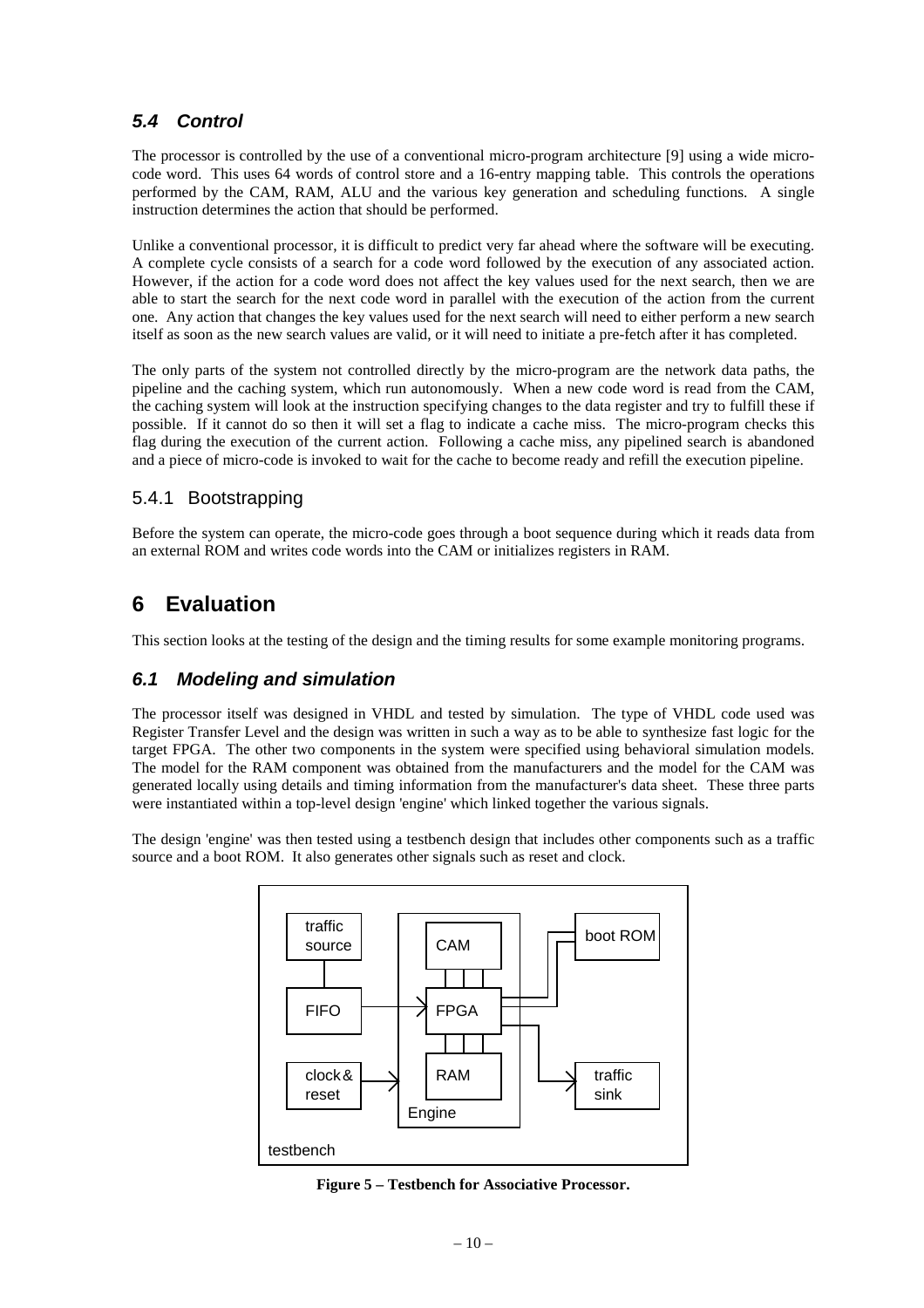The traffic source simulates a stream of cells from an ATM physical layer interface. The ATM cells in this cell stream are 52 bytes long – the HEC byte being assumed to have been removed in the physical layer, as is common practice. A small FIFO was included to emulate the cell FIFO such as may be found in these physical layer interfaces. This external FIFO is monitored throughout the simulation to ensure it never becomes full and discards incoming data. The traffic source runs at a high data rate (266.7 Mbps) and also starts before the associative processor to ensure that the associative processor always has data available on its input for processing. The level of the input FIFO within the FPGA was monitored throughout the simulation to ensure that this never became empty. This was done to ensure consistent timing results and also to ensure that we were measuring the performance of the processor and not the speed of the traffic source. The traffic sink reads data from the processor output FIFO and discards it.

The boot ROM contains the code words for the content addressable memory and also details of any variables in RAM which need initializing at load time. It also contains a number of other constants required to initialize registers within the CAM.

This structure was used for debugging the associative processor design model and was also used subsequently to evaluate performance.

## **6.2 Evaluation of synthesized logic**

As well as building a model of the associative processor, it was also an objective to be able to build a design for an FPGA. The process involved here is to synthesize logic for the design model and then to use the FPGA tools to build the code for the FPGA. To be able to do this, we need to ensure that it is possible to synthesize logic from our model, that the logic synthesized is of a sensible size and also that it runs fast enough. It is very easy in VHDL to model systems that will synthesize into large amounts of slow logic.

Once the code for the FPGA has been built we can obtain figures for the worst case timing for the FPGA and also the amount of FPGA resources that are used. The former point is important as we now have some real timing figures for our design. To push the design tools in the right direction we can give constraints that can specify for example the target system clock speed and also the setup and delays figures for attached components.

For this design, the target clock rate was 50 MHz – i.e. requiring a 20ns clock period. Initially the logic synthesized had a minimum clock period of over 40ns; this however was quickly traced to the ALU carry logic. The ALU had been designed by instantiating four 8 bit Add/subtract units and there were large carry delays between the units. The design was modified by specifying the ALU operation in VHDL and allowing the compiler to synthesize logic for this itself. This generated a far better carry chain than the original and the clock period of 20ns was achieved without further problems.

#### **6.3 Evaluation of system performance**

Following the completion of the logic synthesis, it was possible to perform test simulations with an accurate figure for the system clock speed. This section looks at some example programs running on the simulation and gives figures for the time taken to process each cell. As previously noted, these tests were performed using a heavy continuous traffic stream, thus enabling consistent figures to be obtained for cell processing time. If we look at the timing of cells passing into the associative processor, then this gives rather variable results due to the effect of the small input FIFO. To remove this effect, the cells are observed at the point at which they leave the input FIFO. The reference point used is the time instance when the first word of a cell is read from the network data cache and the time for each cell is measured from this point to the time when the first word for the next cell is read from the cache. This form of measurement is valid in this context as we have a continuous source of cells arriving from the network. The time measured gives the time for processing of the cell plus the time taken to flush out the remainder of the cell and to refill the cache – this accurately reflects the time the processor was tied up with processing a particular cell, it also gives consistent results.

In the following examples, references are made to pseudo-code in the appendices. For the simulations, this pseudo-code was converted by hand into a form of wide micro-code and then assembled to give the data used by the boot ROM.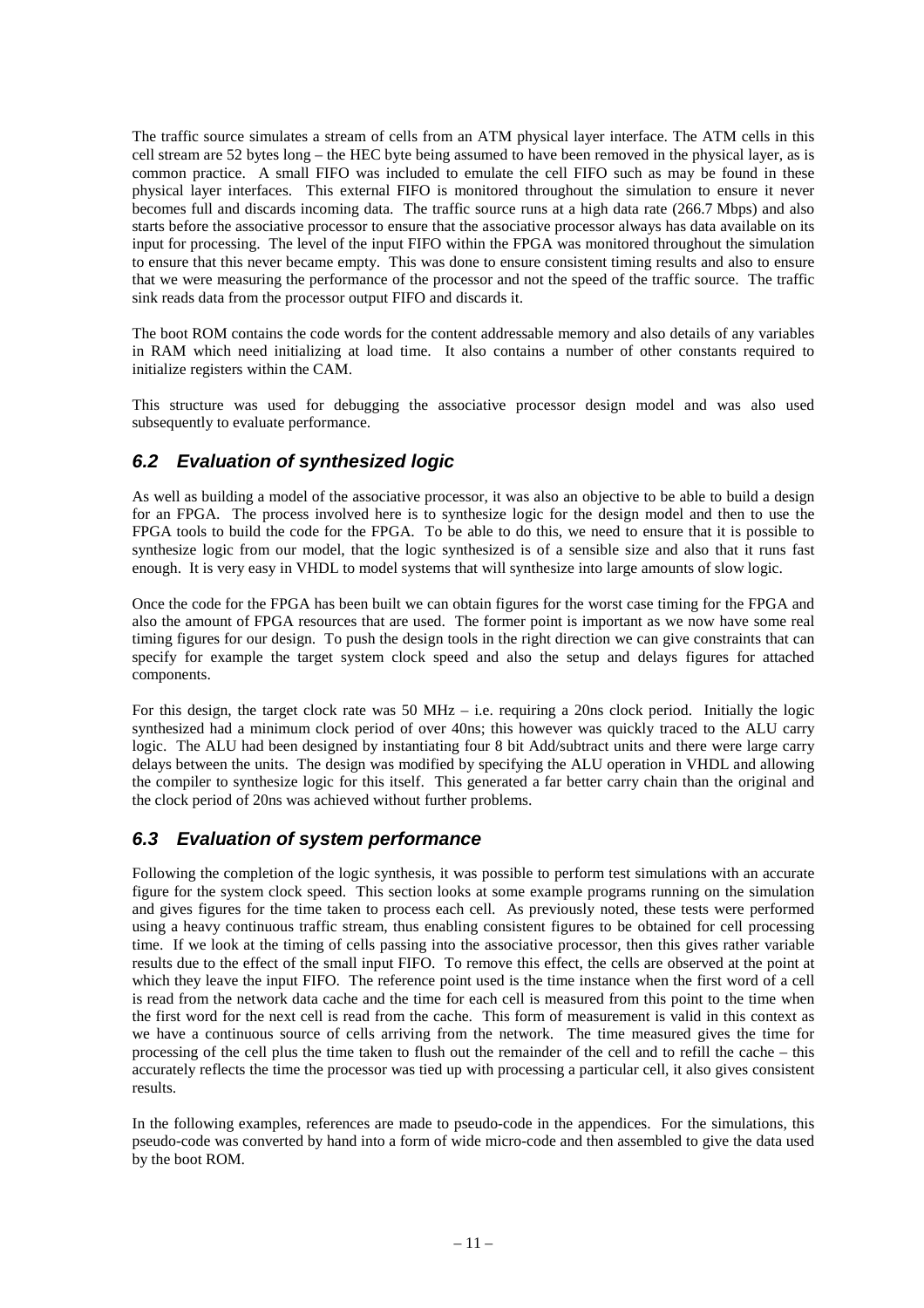#### 6.3.1 Cell count program

The first program to be tested was the cell count program described in [2] and referred to here as cellcount-1. This does a simple decode on AAL5 frames arriving on a given VCI/VPI and counts the number of cells received on a small number of IP address pairs. The psuedo-code for this is given in Appendix A. There are three separate paths through the code depending on whether: (a) the cell is on a different VCI and hence ignored, (b) it is the first cell of an AAL5 frame and the IP addresses need to be checked, (c) it is part of the body/end of an AAL5 frame and the IP addresses are already known.



# **Performance of cellcount-1 program**

**Figure 6 - Cellcount-1 program.**

The results of the timing for cellcount are shown in Figure 6, along with the time taken to transmit one ATM cell at 155 Mbps for comparison. The time for cases (b) and (c) were slower than expected. By checking the simulation, it was noted that there was a lot of time spent flushing out the cell after it had been processed. By inspecting the code, this becomes obvious – the request for the next cell does not take place until we return to the bottom level. A problem here is that we have gone through a series of return and other statements without moving forward though the cell stream. If we modify the software (cellcount-2) to request the next cell as soon as it knows it no longer requires the previous cell, then we can improve the performance as shown below. This happens because the flushing of the old cell and loading of the new cell happens in parallel with the remaining software to be executed for that cell.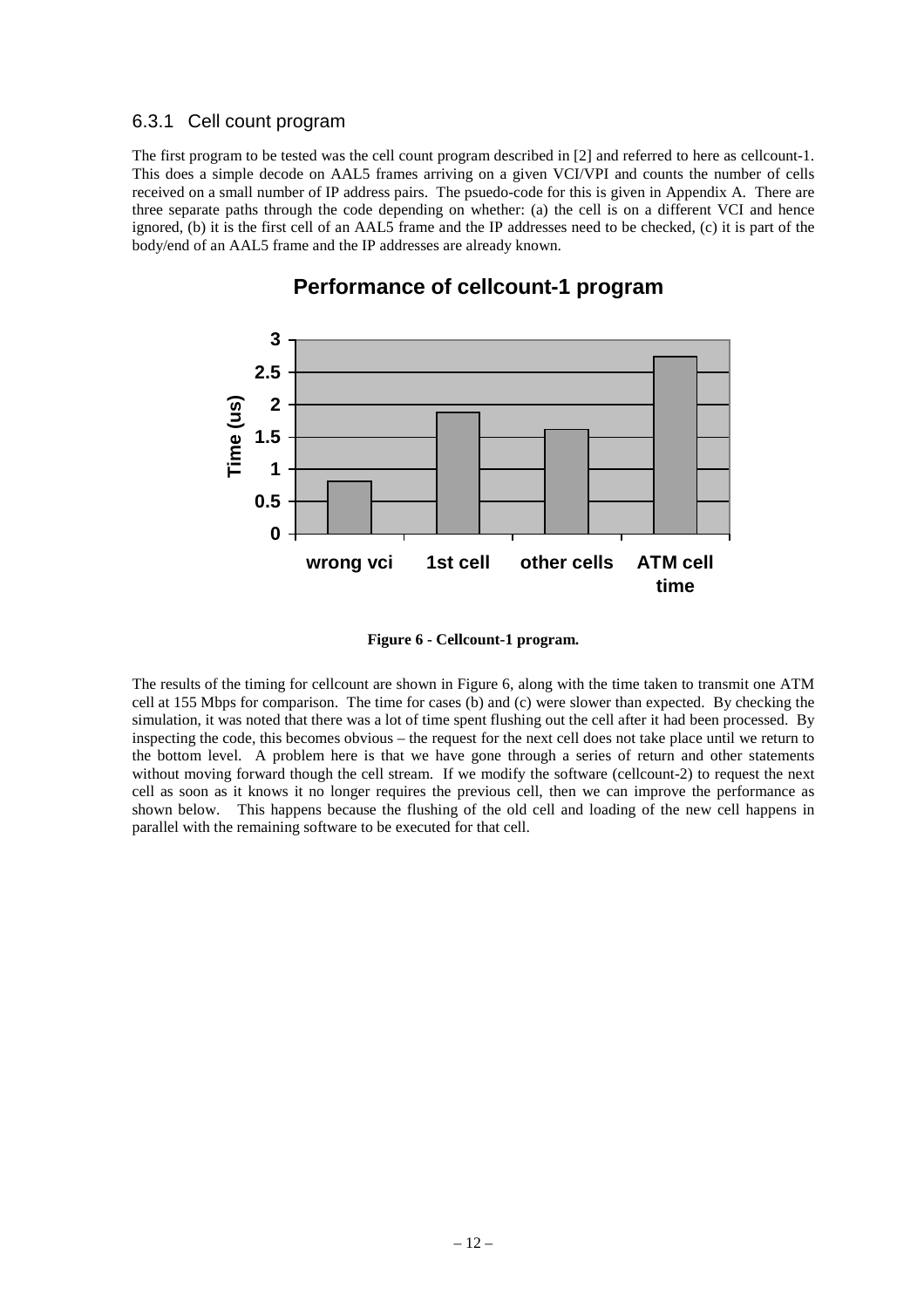## **Comparison of the two cellcount programs**

![](_page_12_Figure_1.jpeg)

**Figure 7 - Comparison of cellcount-1 and cellcount-2.**

As can be seen, modifying the software can give quite large improvements to performance, albeit at the cost of making the software rather untidy.

#### 6.3.2 String searching

For the second test, a rather different example is used. Here we use a program to look for a text string in any arbitrary position within a cell. This makes extensive use of the parallel matching facilities and shows that some quite complex matching can be done using this system.

As an example we could search for the string "abcd", although any string could be used as long as it is shorter than the cell length. For this particular string, matching is easy, as the string does not contain the initial letter anywhere within its body. To start with we can build a simple 'one character at a time' finite state machine that searches for this string in a series of bytes until it hits the end of the packer (which is flagged as EOP). This is shown as a simple FSM in figure 8.

![](_page_12_Figure_7.jpeg)

**Figure 8 - FSM for a four character pattern match.**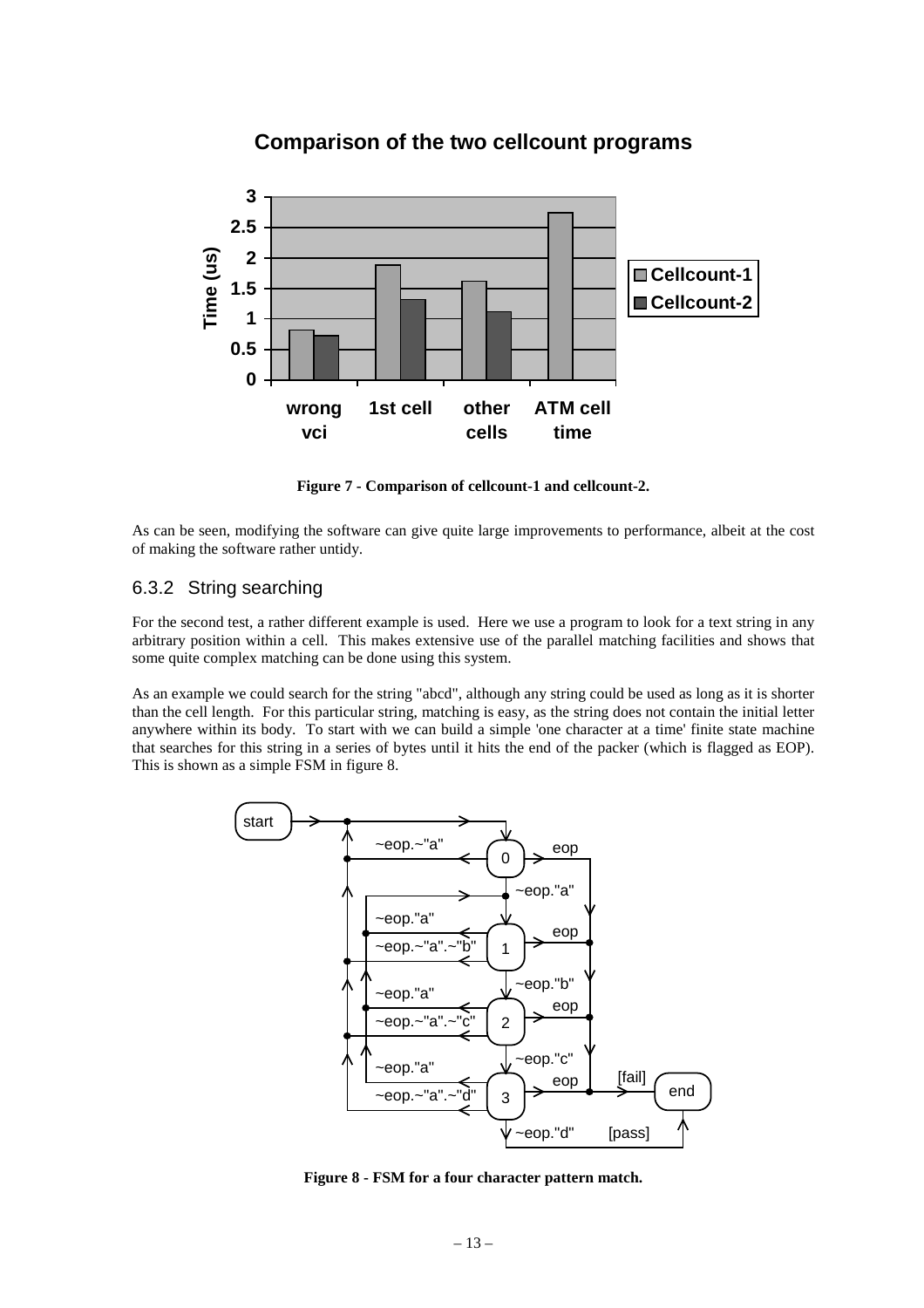In the processor described in this paper, we have a word size of 32 bits or 4 bytes. To maintain the efficiency of this system, we will need to perform matching on up to 4 bytes at a time. To do this, we can re-write our FSM to operate on more than one symbol at a time – this method of improving network monitoring performance is described by Hershey in [10]. This gives us an increase in performance, although we can end up with a rather more complex FSM.

With the above example, in state 0 we will need to search for the string "abcd" as starting at any of the 4 byte positions in a word, this could give us an immediate match for this string if it starts in byte 0, otherwise we can move to states 1,2,3 after matching this number of bytes. In states 1,2,3 we will need to look for the remainder of the string in the next word. However if we do not find the remainder of the string in this new word, we also need to look for the start of a new word as we did in state 0. This system can of course expand to strings of any length, with a corresponding increase in the number of possible states.

![](_page_13_Figure_2.jpeg)

**Figure 9 - String pattern matching, 4 bytes at a time.**

Here the conditions attached to each transition become more complex. Whilst some of the tests are mutually exclusive, this is not always the case. For state 0 we always move to state END and drop the cell if EOP is set. If EOP is false, then we have four possible string matches that in this case are mutually exclusive, but in the case of repeated letters in the pattern this might not be the case – here we would probably give preference to the longest possible match. Finally if EOP is false and none of the string patterns match, we go back to state 0. For the sake of clarity, I have shown this in Figure 9 with an arrow that indicates the order in which the conditions should be tested – rather than expanding out the logic for each condition.

An interesting point to note is that although we have quite a complex FSM, the FSM will make a maximum of  $n+2$  transitions for a packet of length  $n$  words. If we increase the length of the string we are searching for,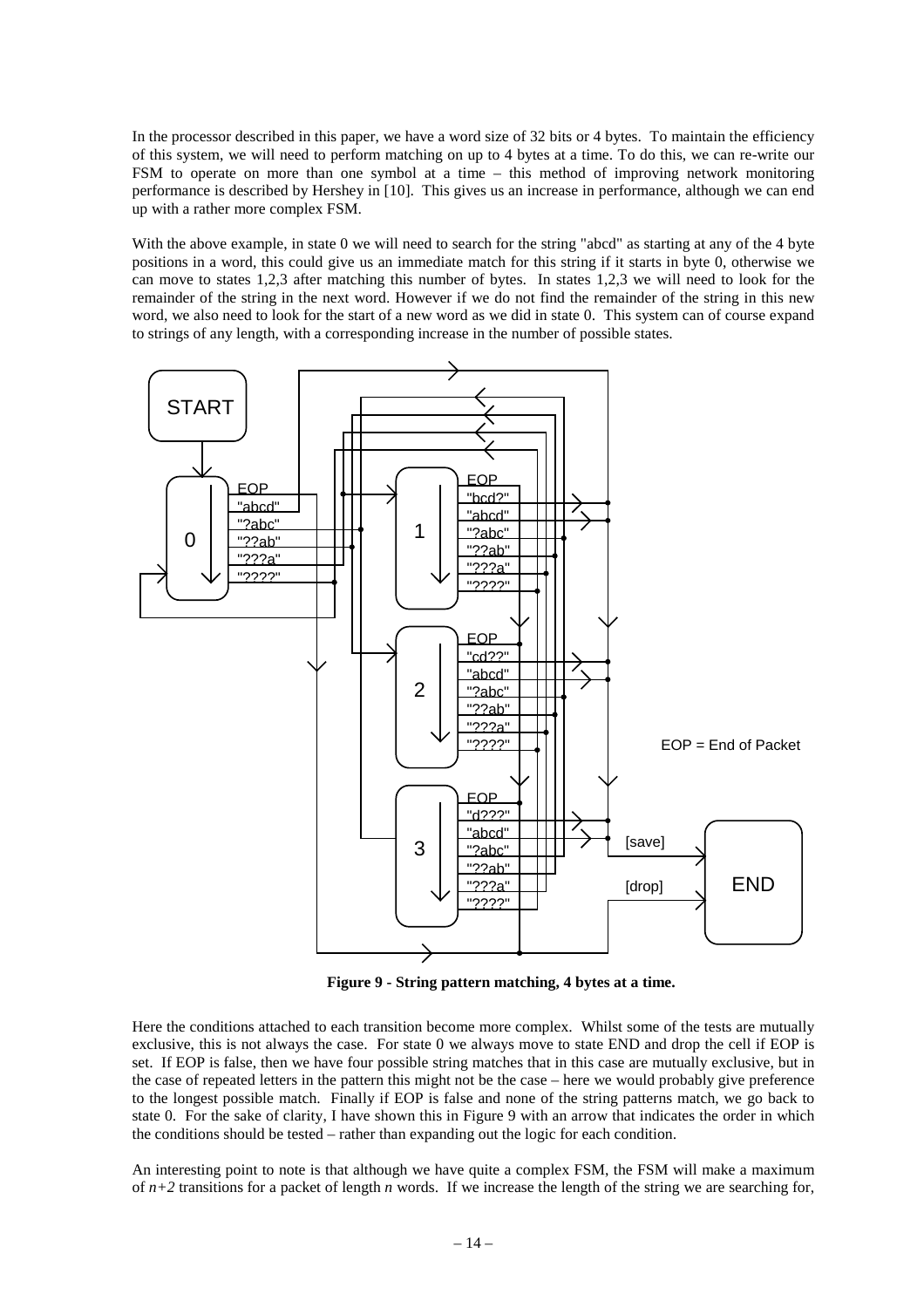then all that happens is that we increase the number of states in the FSM and increase its complexity, we still operate the pattern matching at the same speed.

For our example program, we search for the string "abcdefgh" in all possible positions within the cell body. The FSM for this is quite large, so is not included here as a schematic. The pseudo-code program to implement this is given in Appendix C.

![](_page_14_Figure_2.jpeg)

# **Performance of pattern matching program**

**Figure 10 – Performance of pattern matching program (pattern-1).**

The worst case performance is when the pattern is not found in the cell as all the network data needs to be examined and end of packet discovered. Assuming that the cell is on the correct VCI, then the best case is when the string appears at the start of the cell, as the remainder of the cell does not require any examination. As can be seen, this simple pattern matching operates faster than the ATM cell time, so should work successfully on an ATM network operating at 155 Mbps.

## 6.3.3 Per VCI continuous pattern matching

In this final example, the pattern-matching program discussed in the previous sub-section is modified to operate on multiple VCI streams. In addition, rather than performing a pattern match on each cell in isolation, this is extended to treat the bodies of cells on the same VCI as a stream of data on which to perform pattern matching. This is a relatively simple addition to the previous example. All that needs to be done is to have a separate channel for each VCI that is being monitored and then to save the current state of the "pattern match" when the end of the cell is found. Thus we may enter the process for a particular channel with a different initial state depending on what happened during the last cell on that VCI.

As before, we are saving a cell on a successful pattern match, however this time it will be the cell in which the pattern match completed. In addition, the saved cell will be labeled with the channel number on which the pattern match occurred. The pseudo code for this final program is given in Appendix D and the performance figures are shown below.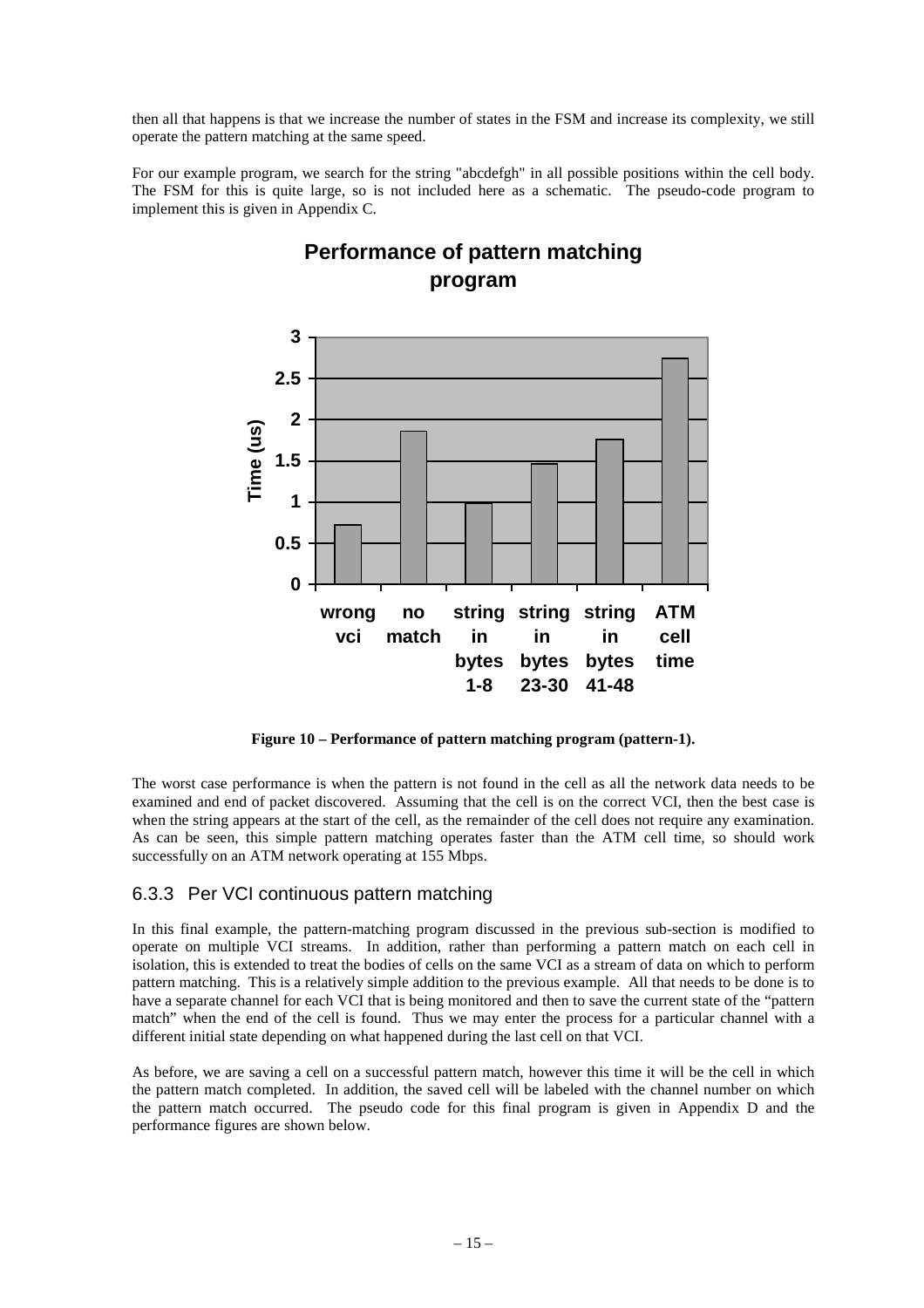![](_page_15_Figure_0.jpeg)

## **Performance of pattern matching program with matching spanned across consecutive cells on the same VCI**

**Figure 11 - Per VCI stream pattern matching (pattern-2).**

The time for no match to take place is the same as that for the program pattern-1. This time we also have various cases where a part match at the end of a cell has occurred – this is where we hit the end of the cell body part way through a pattern match. The time for all cases of a part match is the same as for the no match as all data in the cell needs to be examined until we hit the end of packet flag. The times for a match to take place within a single cell are higher than for pattern-1, as this time we need to save the value of the current channel number in global memory for return with the cell. The time for part matches to complete are related to the number of words of data examined.

This program scales well to monitor larger numbers of VCI's, as only one extra CAM code word is required per VCI. For longer strings, this scales reasonably well, however for strings where the initial character is repeated with the string body we will require more complex FSMs for the matching.

## **6.4 Observations on performance**

It is instructive to look at how the time spent processing a cell is distributed between the various operations involved. In an ideal world this should consist of or at least be dominated by the time performing searches for data patterns in the CAM. Other operations such as changing process and waiting for caches to fill are just overheads and hence valid targets for optimization. The time taken searching for data is a separate issue that needs to be dealt with.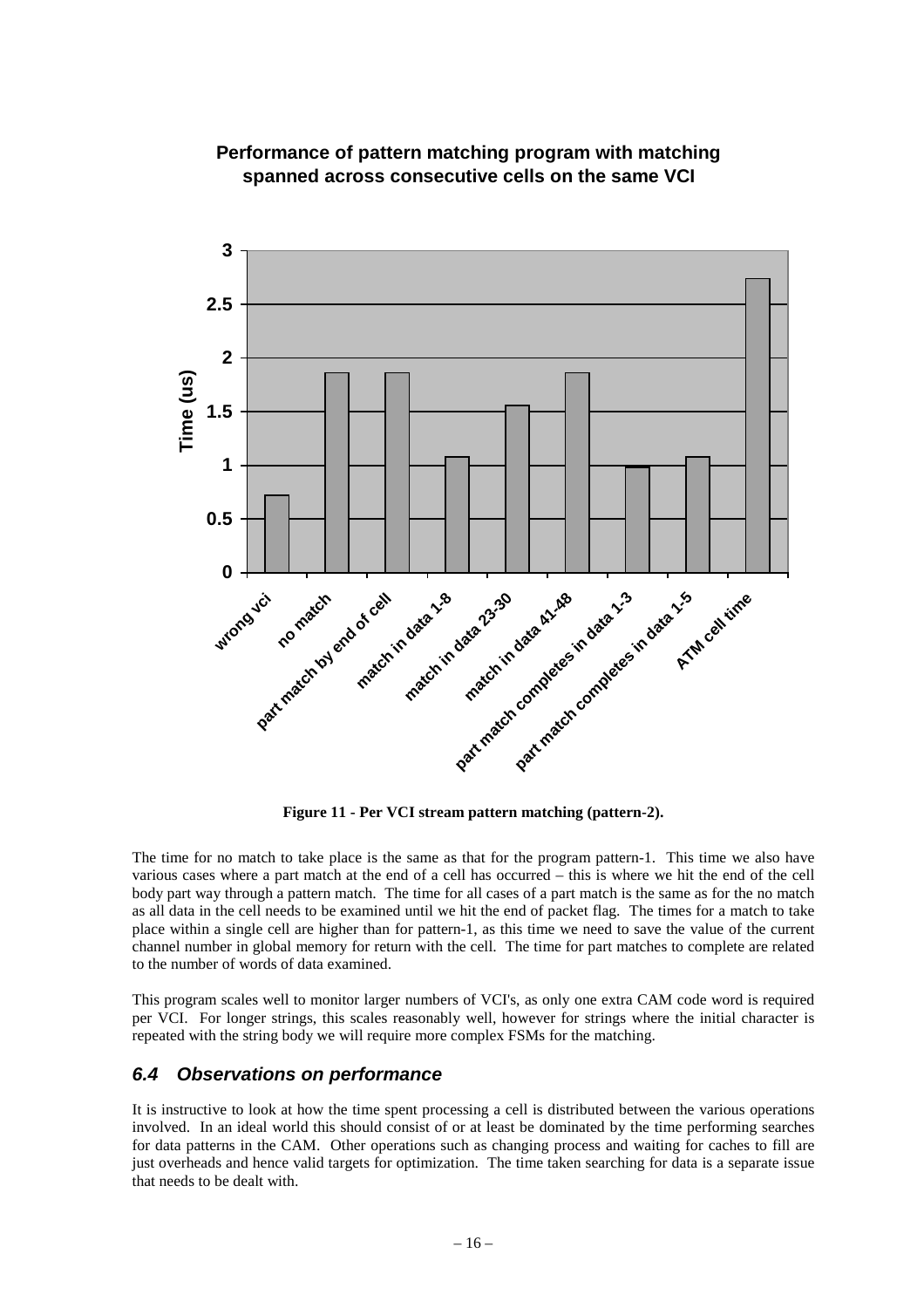The following figure shows how the processing time is divided. Note that due to these functions being carried out in parallel there is overlap between the various categories. The time for each of the four categories is accounted for in the following priority.

- 1 Data search.
- 2 (a) Actions, (b) Scheduling.
- 3 Network data control.
- 4 Waiting for data.

Hence a call instruction that matches network data will be accounted for partly in category 1 and the remainder in category 2(b). If a cache miss occurs, then this will also contribute to category 4.

![](_page_16_Figure_6.jpeg)

# **Divison of time between operations**

**Figure 12 - Break down of execution time between the various operations.**

For the pattern-matching example, we can see that the execution time is made up primarily of data searches as would be expected. The cellcount-2 program for the  $1<sup>st</sup>$  cell of an AAL5 frame spends a lot of time on scheduling as it changes between various processes for each protocol layer. There is also quite a lot of time spent here on various actions, these include operating the counters and also generating output events. The case with cells arriving on the wrong VCI is interesting because it does not really do very much, just check the cell header and drop the cell. This however spends a lot of time waiting as the unwanted cell needs to be flushed through the system and the next cell loaded in its place. The operations for this generally happen in parallel with the last few instructions executed for the cell. When the cellcount-2 program has a cell to process, then the cell flush operations happen in parallel with the scheduling operations. With the pattern matching case we are already at the end of the cell, so very little work needs to be done.

The performance of the system in general is determined by the maximum clock speed that the system can be operated at. The current CAM component used restricts this to 66 MHz (15ns clock period). Using the FPGA noted in section 4.1, and operating with synchronous input and output, we are limited to a minimum clock period of 14ns to allow for the setup times to be met on component inputs. This is less than the minimum clock period required for the CAM, so this presents no problems. The system is however limited by the speed of the logic within the FPGA itself. For the current design, this was constrained to be 20ns, although it is likely that this could be made slightly faster. Two particular pieces of logic that may restrict the speed of this device are the ALU and also the ROM used for holding the micro-code. The ALU has a limit in operation speed due to the long carry chain, if this posed a problem in faster designs then this could be split and the ALU operation performed in two clock cycles. The micro-code ROM may cause problems in performance because the depth of memory (64 locations) requires each bit to be implemented as multiple CLBs and the width (128 bits) requires a high fan-out for the ROM address lines. The design currently uses two sources for the ROM address lines – the number of sources could be increased if required, although this makes the design rather untidy. In general, performance could be improved by fine tuning the design and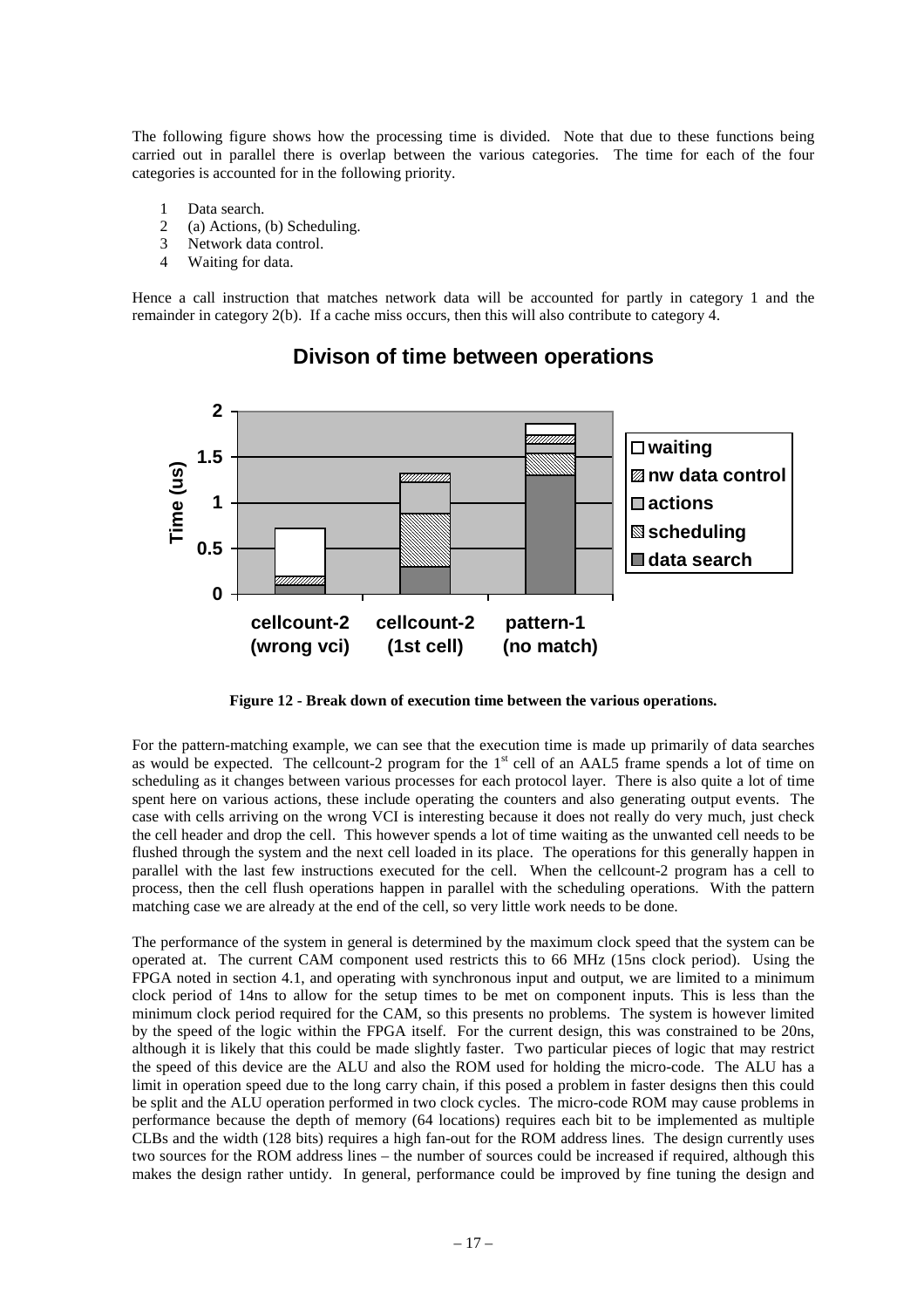using more intervention in the FPGA design process – such as using specific library parts and floor planning the design.

## **6.5 Random vs. Sequential access**

From the previous section, it can be seen that sequential access is not always the best method of operation. This can often lead to times where the program is waiting for the correct data to arrive in the cache. As the caching system runs in parallel with the program, this is not always a problem as the cache fill may occur whilst other parts of the program are executing. As we have seen in section 6.3.1, the problem of delays occurring when requesting the next cell can be reduced or even eliminated by modifying the program to request the next cell at the earliest possible time. Delays during the examination of a cell can be reduced by careful arrangement of the changes to the current data item so as to avoid cache misses occurring.

However, an advantage of the sequential access is that it is possible to step through the contents of a packet of data without explicitly specifying an address. This was used in the pattern-matching program that used the same set of states for testing all 12 words of the cell body and only stopped on end of packet. There is also the problem of requiring a process to start operations on a packet in different places – such as might be required if a lower protocol layer had facilities for variable length headers. This is easy with sequential access, but becomes more difficult with random access.

Some of the problems noted in the previous paragraph were covered in [2], where it was suggested that we could use an index register as a base pointer to point at the start of the data for the current process. Here I would recommend that where possible, the implementation method for handling network data should be to read the entire packet into internal memory before processing begins. This enables far more parallelism to be used in the implementation, as we can store multiple packets in memory and be processing a packet whilst the next packet is being read into memory. By using dual port memory, we could use one port for access from the processor and the other port to share between network data in and packet output events. The program access method could be left to the choice of the programmer and combinations of sequential and random access methods could be provided. Caching could still be used to improve performance and to cope with random word alignment if this was required. A disadvantage would be that the overall throughput on the input and output ports would be halved due to the two needing to share access to one port of the dual port memory. The present implementation operates at a maximum input/output rate of 1600 Mbps, so this is probably not a problem. The requirement for large amounts of dual port memory is not easy on the FPGAs currently being used, although this problem would be removed if the design was targeted at one of the newer FPGAs such as the Xilinx Virtex [11] series, which have larger amounts of on chip memory.

## **6.6 Future versions**

A number of ideas come to mind for a revised version of this design. Many of these will depend on availability of tools and also on the advance information provided by manufacturers on new CAM designs. However, a number of general issues are detailed below:

- Network data access. The cache control system used for this processor was actually quite complex to design and it only provides fair performance at best. A move to a random access system as discussed in the previous section is probably advisable.
- Scheduling. Causes quite a lot of overhead in switching tasks. Where possible, this should be improved. May be beneficial to have separate memory space for channel state information, to avoid clashes with other actions. Separate control over scheduling may also be useful.
- Output event generation. A more sophisticated scheme would be useful, such as suggested in [2]. Should be able to generate short events from any process without sending the whole packet.
- Data width. May be worth investigating the possibility of increasing the word size used for data. This will however be affected by the CAMs used in the design – using a 128 bit key with the current CAMs and a separate RAM for results would increase our basic cycle time from 5 to approx. 7 clock cycles.
- Clock rate. Likely to be possible to use a higher clock rate with the next generation of CAM chips. Moving to the Xilinx Virtex [11] series of FPGAs provides a number of features that will help support this.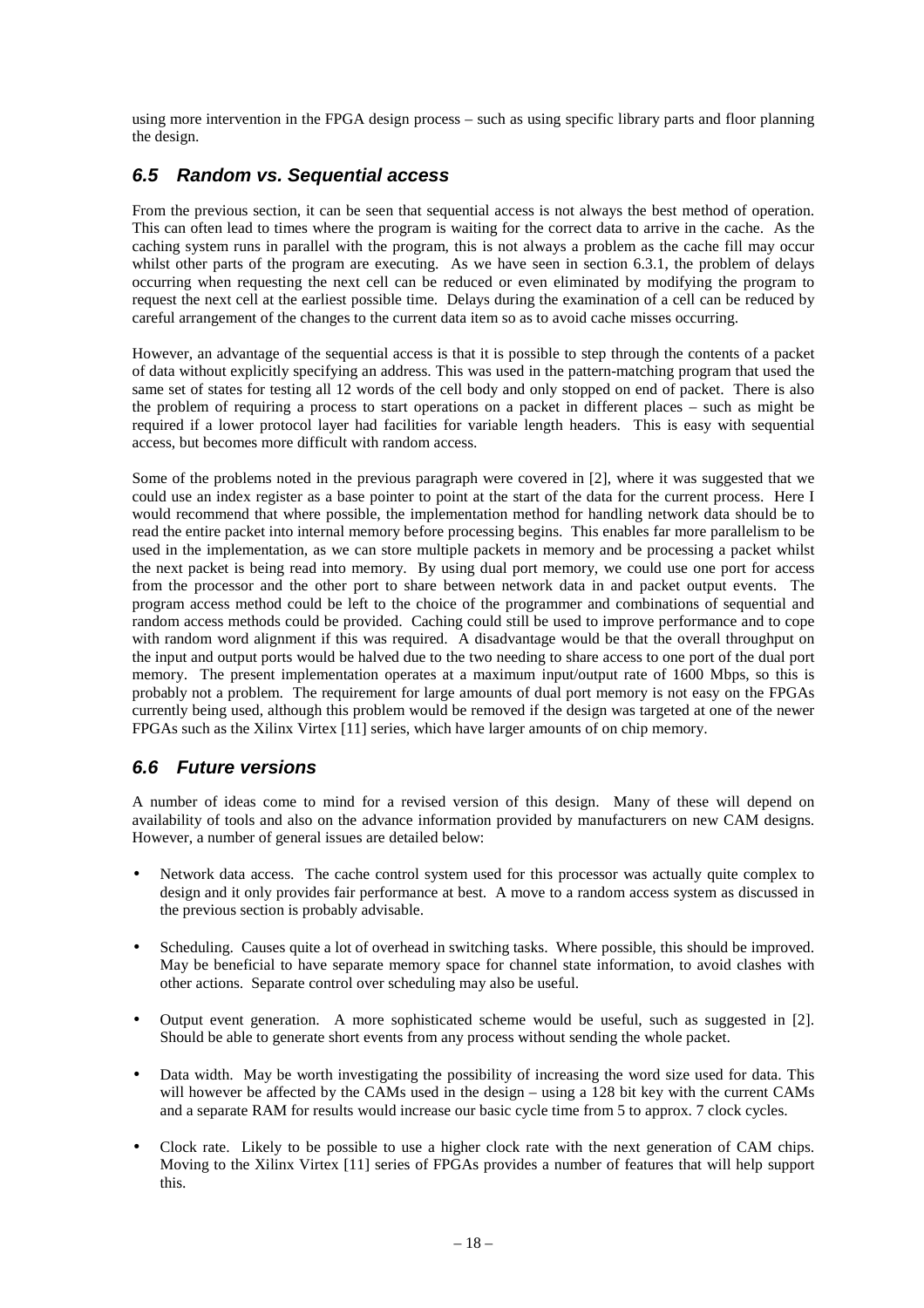• Dynamic channel allocation. The architecture of the current design supports this to a limited extent, although at the time of writing more work is needed on the micro-code. Any new version will need to give more consideration to this issue and also the topic of garbage collection of old processes. It is proposed that this topic should be investigated in more detail before the next generation processor is designed.

## **6.7 Summary**

Section 6 has taken a critical look at the performance of this processor and ways in which the performance could be improved. On a positive note, it is interesting to look at the performance figures obtained for the program examples. The most difficult in terms of conventional processing is the program used for pattern matching. This allows us to check the cell header to select the appropriate channel for the VCI and then provides a pattern match within the body of an ATM cell in 1.86us. This corresponds to a data rate of 223 Mbps – i.e. easily fast enough to process a 155 Mbps ATM channel. If we ignore the various overheads, we have a per-word search time of 100ns or 320 Mbps.

If we look at the maximum theoretical throughput of the CAM based system, this would be to use a 64-bit data key and have the results in external memory. If we run the CAM at its top speed, then the time for one 64 bit word is 15 x  $7 = 105$  ns – i.e. 609 Mbps. The next generation of CAMs looks to be faster and offer a wider memory word – if the current system was updated to use these new devices then it may well have a higher overall throughput.

# **7 Conclusions**

This paper presents the design of an associative processor for use in network monitoring. The design uses three main components: an FPGA, a CAM and a RAM. The design for custom parts of this system have been modeled in register transfer level VHDL and this can be synthesized into logic for a Xilinx FPGA which should operate at 50 MHz. The system has been simulated, both to enable debugging and also to provide timing figures for some example network monitoring programs.

## **7.1 Results of Evaluation and Comments**

The processor described in this paper is a first prototype, however it allows us to deduce that this type of processor is a practical method of implementation for use in the design of network monitoring tools. At present, the usual role of content addressable memory in network interfaces is generally for routing and address translation. The work in this paper shows that it is also more generally useful in network systems for unlocking the inherent parallelism that can be coded in designs defined as finite state machines.

# **7.2 Further Study**

A number of issues have been highlighted in section 6. It appears that if possible the packet being processed should be stored in memory within or closely coupled to the processor and for the processor to have random access to the data. This mechanism can be used irrespective of the access method used by any software running on the processor and should allow programs to execute without delays in fetching the network data. The disadvantage is that memory needs to be made available that can hold the maximum sized packet that could be received from the network. Secondly, the output event generation system could be improved to allow the generation of short output events from any process – it would probably be wise to look at using similar semantics for generation of events to internal and external processes. Thirdly, the issue of dynamic channels needs further investigation. The work required is primarily in the area of garbage collection of idle channels and also highlights the need for the provision of a timeout mechanism. Finally, any future design should aim for yet higher performance – ideas for achieving this have been detailed in section 6.

To enable further tests to take place with real networks it would be interesting to build a prototype physical design of such a system. This could be built as a general-purpose test harness, using a large state-of-the-art FPGA. As the current system is specified in VHDL, it should be easy to retarget this at a newer FPGA technology. This should enable tests to be undertaken with the existing designs, whilst providing the opportunity to upgrade to newer systems as these are developed. Testing designs and software in a real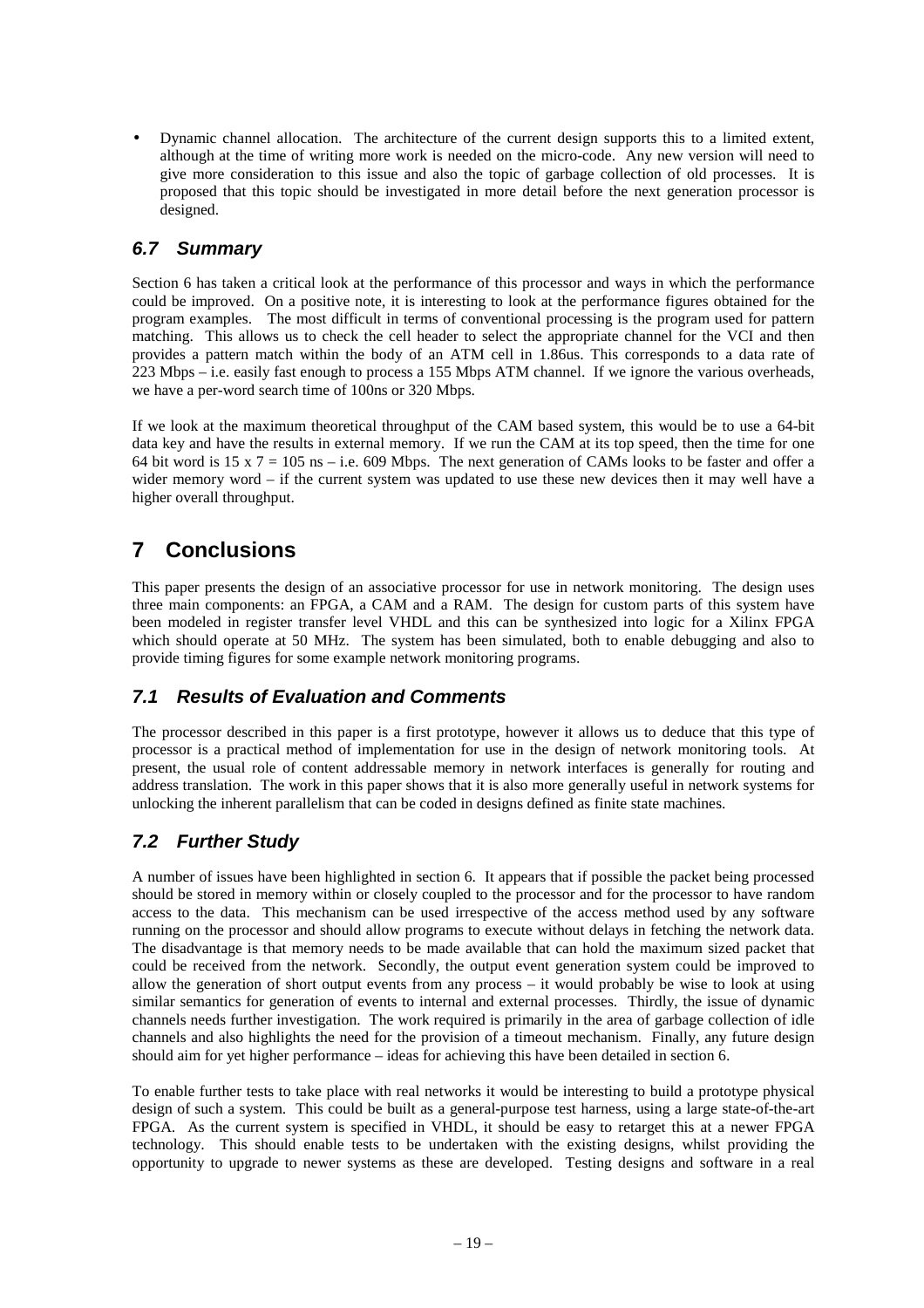environment should identify shortcomings of current designs and hence help to target effort into useful improvements.

Finally, at present the system relies on specifying monitoring programs in a form of micro-code. Whilst this is acceptable during development, it would be useful to have proper tools to allow code tables to be compiled or synthesized from a high level language.

# **Acknowledgements**

I would like to give acknowledgement to Robert Cole and his colleagues at Hewlett Packard Research Laboratories Bristol, as our source for the idea of using state machine based filtering in network-monitoring systems. The work presented in this paper is part of a separate spin-off project, which has looked at fast methods of implementation for such a system.

# **References**

-

- [1] Gerald Tripp, Real Time Network Traffic Monitoring, Technical Report 5-99, Computing Laboratory, University of Kent, May 1999.
- [2] Gerald Tripp, Network Traffic Monitoring an architecture using associative processing, Technical Report 7-99, Computing Laboratory, University of Kent, September 1999.
- [3] K.E.Grosspietsch, Associative Processors and Memories: A Survey. IEEE Micro Vol. 12, No. 3, June 1992, pp. 12-19.
- [4] Douglas L. Perry, VHDL, McGraw-Hill, Inc. 1991.
- [5] IPCAM-2, NL85721, Ternary Content Addressable Memory (IPCAM<sup>TM</sup>) 8K  $\times$  128 Advanced Information, Revision 2.1. Netlogic Microsystems.
- $[6]$  2.25Mb ZBT<sup>TM</sup> SRAM 128K x 18, 64K x 32/36 LVTTL, FLOW-THROUGH ZBT SRAM. MT55L128L18F.pm6 – Rev. 2/98. Micron Technology, Inc.
- [7] Xilinx<sup>®</sup> XC4000XLA/XV Field Programmable Gate Arrays. Product Specification. May 14, 1999 (Version 1.2), Xilinx Inc.
- [8] The ATM Forum Technical Committee, UTOPIA Specification Level 1, Version 2.01, af-phy-0017.000, March 21, 1994.
- [9] J.Mick and J.Brick. Bit sliced Microprocessor design, McGraw Hill, 1980.
- [10] P.C.Hershey. Information collection architecture for performance measurement of computer networks. Ph.D. Dissertation. University of Maryland College Park, 1994.
- [11] Xilinx Virtex<sup>TM</sup> 2.5V Field Programmable Gate Arrays. Advance Product Specification. February 16, 1999 (Version 1.3). Xilinx, Inc.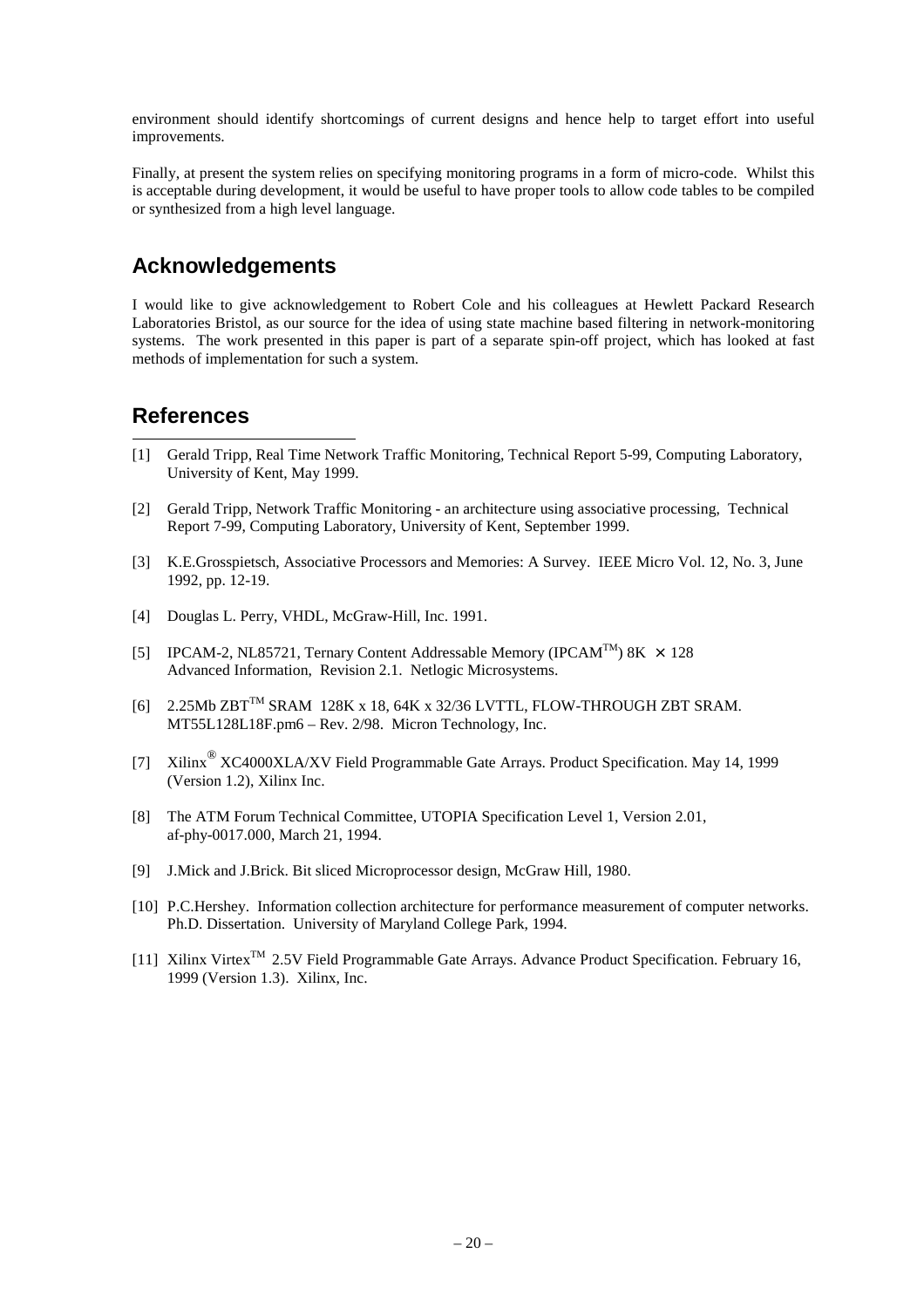# **Appendix A – Original 'Cell count' program – cellcount-1**

```
. process for cell level, channel 1
cell: process( cs, data )
registers
     \texttt{cs}(\texttt{chan} = 1) \iff \texttt{FETCH} ;
begin
      case cs is
 FETCH =>
 ns <= ATMCELL;
                DataAction(Go to 1st word of packet);
          ATMCRLI = 2 if (data.vpi = 1) and (data.vci = 15) and
 (data.pti /= Tail) then
 -- Cell
 ns <= ATMEND;
DataAction(Forward 4 bytes);<br>
call(chan <= 2, event <= stream);<br>
elsif (data.vpi = 1) and (data.vci = 15) then<br>
-- Last cell in an AAL5 frame
                     ns <= ATMEND;
                     DataAction(Forward 4 bytes);
                     call(chan <= 2, event <= streamf);
                else
                     .<br>-- cell not on correct VPI/VCI
                     ns <= ATMEND;
               end if f;
             cell processing complete
          ATMEND
               DataAction(Get next cell);
                    ns <= FETCH;
       end case;
end process;
-- process to decode AAL5 framing, channel 2
-- all cells on appropriate VPI/VCI
AAL: process( cs, data )
registers
     cs(char = 2) \leq \text{AAL5IDLE};begin
     ---<br>case cs is
           AAL5IDLE =>
                if (event = stream) then
                      -- first cell of AAL5 frame
                     ns <= AAL5IPEND;
 DataAction(Forward 12 bytes);
 uplink := call(chan <= 3, event <= first);
                else
                     .<br>-- first and last cell of AAL5 frame
                     ns <= AAL5END;
                     DataAction(Forward 12 bytes);
                    valueton(rorward is b)ccs);<br>uplink := call(chan <= 3, event <= first);
               and if:AAL5IPEND =>
              ns \leq \text{AAI}.\text{SRONY};
                return;
          AALEROOM =>
               if event = stream then
                     ns <= AAL5IPEND;
                     upcall(chan <= uplink, event <= body);
                else
                     ns <= AAL5END;
                     upcall(chan <= uplink, event <= body);
                end if;
           AAL5END =>
                ns <= AAL5IDLE;
                return;
      end case;
end process;
  -- process to look up IP addresses and count cells
IP: process( cs, data )
registers
     cs(char = 3) \leq IPSRC cs(chan = 4) <= IPNONE;
 cs(chan = 10,20,30);
 cs(chan = 11,12,13,21,22,23,31,32,33);
     cellcount(chan = 11,12,13,21,22,23,31,32,33) <= 0;
globals
      status;
```

```
constants
  IP1 <= 0810C1508H;
 IP2 <= 0810C1509H;
      TP3 <= 0810C150AH IP4 <= 0810C1501H;
      TP5 \le 0810C1502H IP6 <= 0810C1503H;
begin
     ---<br>case cs is
  -- first cell of an AAL5 frame, channel 3
 -- (check IP source)
            IPSRC =>
                 if event = first then
  if data.ipsrc = IP1 then
 DataAction(Forward 4 bytes);
  ns <= IPDST; goto(chan <= 10);
 elsif data.ipsrc = IP2 then
 DataAction(Forward 4 bytes);<br>
ns <= IPDST; goto(chan <= 20);<br>
elsif data.ipsrc = IP3 then
  DataAction(Forward 4 bytes);
 ns <= IPDST; goto(chan <= 30);
                       else
                             ns <= IPNONE; goto(chan <= 4);
                       end if;
                 else<br>ns <= IPSRC;
  ns <= IPSRC;
 return;
 end if;
            -- not one of the IP address pairs we were
               looking for, channel 4
  IPNONE =>
 ns <= IPNONE;
                 return;
            -- first cell of an AAL5 frame, channels 10,
                 -- 20, 30 (Check IP destination)
           TPPST = if (chan = 10) and (data.ipdst = IP4) then
 ns <= IPCELL; goto(chan <= 11);
 elsif (chan = 10) and (data.ipdst = IP5) then
 ns <= IPCELL; goto(chan <= 12);
 elsif (chan = 10) and (data.ipdst = IP6) then
                       ns <= IPCELL; goto(chan <= 13);
                 elsif (chan = 20) and (data.ipdst = IP4) then
  ns <= IPCELL; goto(chan <= 21);
 elsif (chan = 20) and (data.ipdst = IP5) then
  ns <= IPCELL; goto(chan <= 22);
 elsif (chan = 20) and (data.ipdst = IP6) then
                      ns \leq IPCELL; \phioto(chan \leq 23);
  elsif (chan = 30) and (data.ipdst = IP4) then
 ns <= IPCELL; goto(chan <= 31);
 elsif (chan = 30) and (data.ipdst = IP5) then<br>
ns <= IPCELL; goto(chan <= 32);<br>
elsif (chan = 30) and (data.ipdst = IP6) then<br>
ns <= IPCELL; goto(chan <= 33);
                 else
                      ns \leq IPNONE; goto(chan \leq 4);
                  end if;
            -- cell on a known IP address pair,
               chans 11, 12, 13, 21, 22, 23, 31, 32, 33
            IPCELL =>
  -- First save a copy of old value of register
 -- cellcount for this channel
 status <= cellcount;
                ns \leq IPC1;
           IPC1 =>
                  -- Write a token to keep current cell
                  cellsavetoken <= Keep;
                  ns <= IPC3;
  IPC2 =>
 -- Drop subsequent cells
                  cellsavetoken <= Drop;
                 ns \leq IPC3;IPC3 =>
                 cellcount <= cellcount + 1;
                 ns <= IPC4;
 \begin{aligned} \text{IPC4} & = > \\ \text{ns} & < = \text{IPC2}; \end{aligned} return;
       end case;
end process;
```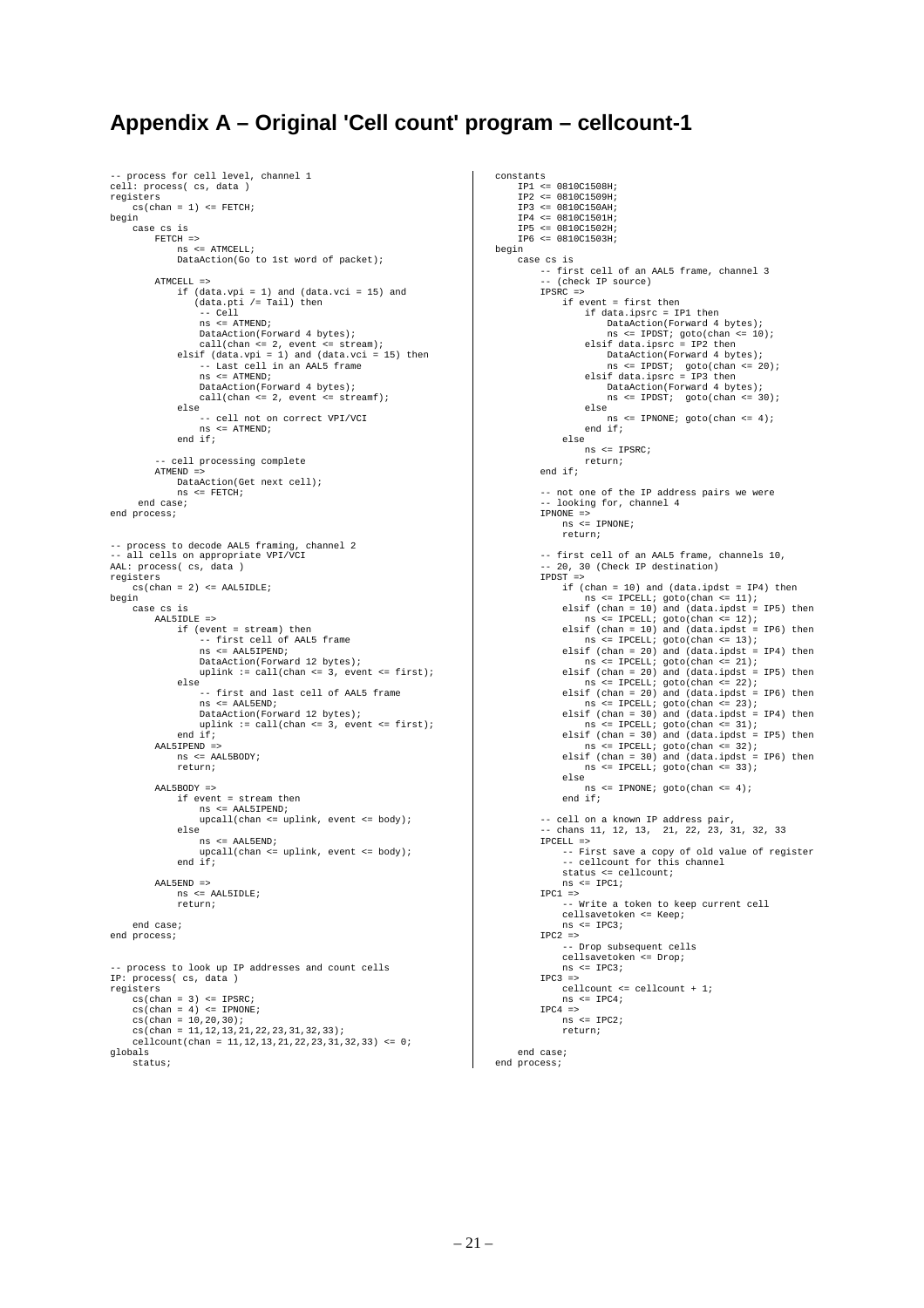# **Appendix B – Modified 'Cell count' program – cellcount-2**

```
. process for cell level, channel 1
cell: process( cs, data
registers
     cs(char = 1) \leq FETCH;begin
      case cs is
            FETCH =>
                 ns <= ATMCELL;
                 DataAction(Go to 1st word of packet);
           ATMCRLI = 2 if (data.vpi = 1) and (data.vci = 15) and
 (data.pti /= Tail) then
  -- Cell
 ns <= FETCH;
 DataAction(Forward 4 bytes);<br>
call(chan <= 2, event <= stream);<br>
elsif (data.vpi = 1) and (data.vci = 15) then<br>
-- Last cell in an AAL5 frame
                        ns <= FETCH;
                        DataAction(Forward 4 bytes);
                      call(chan <= 2, event <= streamf);
                  else
                        -- cell not on correct VPI/VCI
                       ns <= FETCH;
                        DataAction(Get next cell);
                 end if;
            -- No ATMEND state
       end case;
end process;
 -- process to decode AAL5 framing, channel 2
-- all cells on appropriate VPI/VCI
AAL: process( cs, data )
registers
      cs(chan = 2) <= AAL5IDLE;
begin
      case cs is
           AAL5IDLE =>
                  if (event = stream) then
                        -- first cell of AAL5 frame
                        ns <= AAL5IPEND;
                      DataAction(Forward 12 bytes);<br>uplink := call(chan <= 3, event <= first);
                       uplink := call(char \leq else
                        -- first and last cell of AAL5 frame
                        ns <= AAL5END
                       DataAction(Forward 12 bytes);
                        uplink := call(chan <= 3, event <= first);
                  end if;
            AAL5IPEND =>
                \begin{array}{lcl} \texttt{m} & \texttt{m} & \texttt{m} & \texttt{m} \\ \texttt{m} & \texttt{m} & \texttt{m} & \texttt{m} & \texttt{m} \\ \texttt{m} & \texttt{m} & \texttt{m} & \texttt{m} & \texttt{m} \end{array} return;
           AAL5BODY =>
                 if event = stream then
                       ns <= AAL5IPEND;
                       upcall(chan <= uplink, event <= body);
                  else
  ns <= AAL5END;
 upcall(chan <= uplink, event <= body);
 end if;
            AAL5END =>
                  ns <= AAL5IDLE;
                  return;
       end case;
end process;
-- process to look up IP addresses and count cells
     process( cs, data )
registers
     cs(char = 3) \leq IPSRC cs(chan = 4) <= IPNONE;
 cs(chan = 10,20,30);
 cs(chan = 11,12,13,21,22,23,31,32,33);
 cellcount(chan = 11,12,13,21,22,23,31,32,33) <= 0;
globals
       status;
constants
  IP1 <= 0810C1508H;
 IP2 <= 0810C1509H;
```
 $\overline{\phantom{a}}$ 

 $\mathbf{I}$ 

 $\mathbf{I}$ 

```
 IP3 <= 0810C150AH;
 IP4 <= 0810C1501H;
 IP5 <= 0810C1502H;
      IP6 <= 0810C1503H;
begin
     case cs is
 -- first cell of an AAL5 frame, channel 3
 -- (check IP source)
           IPSRC =>
                if event = first then
                     if data.ipsrc = IP1 then
                          DataAction(Forward 4 bytes);
ns <= IPDST; goto(chan <= 10);<br>elsif data.ipsrc = IP2 then<br>DataAction(Forward 4 bytes);
 ns <= IPDST; goto(chan <= 20);
 elsif data.ipsrc = IP3 then
 DataAction(Forward 4 bytes);
 ns <= IPDST; goto(chan <= 30);
                     else
                          ns <= IPNONE; goto(chan <= 4);
                     end if;
                else
                     ns <= IPSRC;
                    return;
           end if;
           -- not one of the IP address pairs we were
              not one of the if addi<br>looking for, channel 4
 IPNONE =>
 ns <= IPNONE;
                return;
           -- first cell of an AAL5 frame, channels 10,
          -- 20, 30 (Check IP destination)
           IPDST =>
               if (chan = 10) and (data.ipdst = IP4) then
 ns <= IPCELL; goto(chan <= 11);
 elsif (chan = 10) and (data.ipdst = IP5) then
 ns <= IPCELL; goto(chan <= 12);
 elsif (chan = 10) and (data.ipdst = IP6) then
                   ns <= IPCELL; goto(chan <= 13);<br>if (chan = 20) and (data.ipdst = IP4) then
 elsif (chan = 20) and (data.ipdst = IP4) then
 ns <= IPCELL; goto(chan <= 21);
                elsif (chan = 20) and (data.ipdst = IP5) then
                   ns <= IPCELL; goto(chan <= 22);<br>if (chan = 20) and (data.ipdst = IP6) then
 elsif (chan = 20) and (data.ipdst = IP6) then
 ns <= IPCELL; goto(chan <= 23);
 elsif (chan = 30) and (data.ipdst = IP4) then
 ns <= IPCELL; goto(chan <= 31);
                elsif (chan = 30) and (data.ipdst = IP5) then
 ns <= IPCELL; goto(chan <= 32);
 elsif (chan = 30) and (data.ipdst = IP6) then
                    ns <= IPCELL; goto(chan <= 33);
                else
                    ns <= IPNONE; goto(chan <= 4);
                end if;
 -- cell on a known IP address pair,
 -- chans 11, 12, 13, 21, 22, 23, 31, 32, 33
           IPCELL =>
                -- First save a copy of old value of register
 -- cellcount for this channel
 status <= cellcount;
                -- Finished with current cell, so get the next.
                DataAction(Get next cell);
                ns <= IPC1;
 IPC1 =>
 -- Write a token to keep current cell
                cellsavetoken <= Keep;
 ns <= IPC3;
 IPC2 =>
 -- Drop subsequent cells
 cellsavetoken <= Drop;
                -- Finished with current cell, so get the next.
                DataAction(Get next cell);
               ns <= IPC3;
          IPC3 =>
               cellcount <= cellcount + 1;
 ns <= IPC4;
 IPC4 =>
               ns <= IPC2;
                return;
      end case;
end process;
```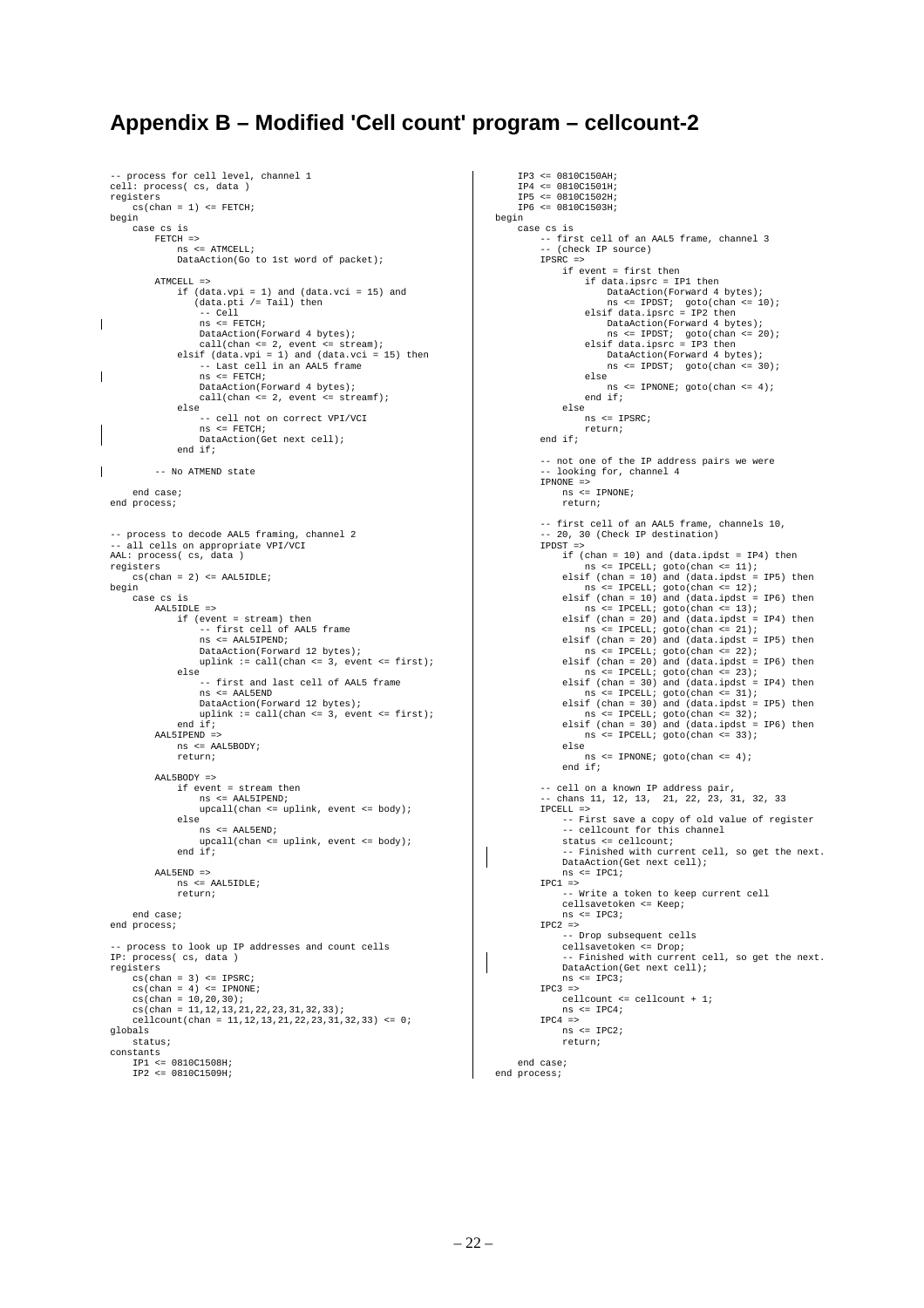## **Appendix C - Pattern matching program – pattern-1**

```
-- process for cell level, channel 1
cell: process( cs, data )
registers
     cs(char = 1) \leq FETCHbegin
     case cs is
          FETCH =>
              DataAction(go to 1st word of packet);
               ns <= ATMCELL;
          ATMCELL =>
              if (data.vpi = 1) and (data.vci = 15) then
                    -- Cell
                   DataAction(forward 4 bytes);
                  ns \leq FETCH;
                   call(chan <= 2, event <= stream);
 else
 -- cell not on correct VPI/VCI
 ns <= FETCH;
                   cellsavetoken <= Drop;
                   DataAction(get next cell);
               end if;
      end case;
end process;
  -- process to search for the text string "abcdefgh" in
   the cell and to save the cell if the string is found
-- Channel 2
PATTERN: process( cs, data )
registers
     cs(chan = 2) <= PAT0;
begin
     case cs is
         PAT<sub>0</sub>
               if (end_of_packet) then
 ns <= PATEND; cellsavetoken <= Drop;
 DataAction(Get next cell);
 elsif data="abcd" then
                      ns <= PAT4; DataAction(Forward 4 bytes);
               elsif data="?abc" then
                   ns <= PAT3; DataAction(Forward 4 bytes);
               elsif data="??ab" then
 ns <= PAT2; DataAction(Forward 4 bytes);
 elsif data="???a" then
                   ns <= PAT1; DataAction(Forward 4 bytes);
               else
                   ns <= PAT0; DataAction(Forward 4 bytes);
              end if;
         PAT1 = 3 if (end_of_packet) then
                   ns <= PATEND; cellsavetoken <= Drop;
                   DataAction(Get next cell);
               elsif data="bcde" then
 ns <= PAT5; DataAction(Forward 4 bytes);
 elsif data="abcd" then
                   ns <= PAT4; DataAction(Forward 4 bytes);
 elsif data="?abc" then
 ns <= PAT3; DataAction(Forward 4 bytes);
               elsif data="??ab" then
 ns <= PAT2; DataAction(Forward 4 bytes);
 elsif data="???a" then
                   ns <= PAT1; DataAction(Forward 4 bytes);
               else
                    ns <= PAT0; DataAction(Forward 4 bytes);
               end if;
         PAT2 = 5 if (end_of_packet) then
                   ns <= PATEND; cellsavetoken <= Drop;
 DataAction(Get next cell);
 elsif data="cdef" then
 ns <= PAT6; DataAction(Forward 4 bytes);
               elsif data="abcd" then
 ns <= PAT4; DataAction(Forward 4 bytes);
 elsif data="?abc" then
 ns <= PAT3; DataAction(Forward 4 bytes);
 elsif data="??ab" then
 ns <= PAT2; DataAction(Forward 4 bytes);
 elsif data="???a" then
                   ns <= PAT1; DataAction(Forward 4 bytes);
               else
                   ns <= PAT0; DataAction(Forward 4 bytes);
               end if;
         PAT3 =: if (end_of_packet) then
 ns <= PATEND; cellsavetoken <= Drop;
 DataAction(Get next cell);
               elsif data="defg" then
                   ns <= PAT7; DataAction(Forward 4 bytes);
               elsif data="abcd" then
```
 ns <= PAT4; DataAction(Forward 4 bytes); elsif data="?abc" then ns <= PAT3; DataAction(Forward 4 bytes); elsif data="??ab" then ns <= PAT2; DataAction(Forward 4 bytes); elsif data="???a" then ns <= PAT1; DataAction(Forward 4 bytes); else ns <= PAT0; DataAction(Forward 4 bytes); end if;  $PAT4 =$  if (end\_of\_packet) then ns <= PATEND; cellsavetoken <= Drop; DataAction(Get next cell); elsif data="efgh" then ns <= PATEND; cellsavetoken <= Keep; DataAction(Get next cell); elsif data="abcd" then ns <= PAT4; DataAction(Forward 4 bytes); elsif data="?abc" then ns <= PAT3; DataAction(Forward 4 bytes); elsif data="??ab" then ns <= PAT2; DataAction(Forward 4 bytes); elsif data="???a" then ns <= PAT1; DataAction(Forward 4 bytes); else ns <= PAT0; DataAction(Forward 4 bytes); end if;  $PAT5 = 5$  if (end\_of\_packet) then ns <= PATEND; cellsavetoken <= Drop; DataAction(Get next cell); elsif data="fgh?" then ns <= PATEND; cellsavetoken <= Keep; DataAction(Get next cell); elsif data="abcd" then ns <= PAT4; DataAction(Forward 4 bytes); elsif data="?abc" then ns <= PAT3; DataAction(Forward 4 bytes); elsif data="??ab" then ns <= PAT2; DataAction(Forward 4 bytes); elsif data="???a" then ns <= PAT1; DataAction(Forward 4 bytes); else ns <= PAT0; DataAction(Forward 4 bytes); end if;  $PAT6 =$ , .<br>if (end of packet) then ns <= PATEND; cellsavetoken <= Drop; DataAction(Get next cell); elsif data="gh??" then ns <= PATEND; cellsavetoken <= Keep; DataAction(Get next cell); elsif data="abcd" then ns <= PAT4; DataAction(Forward 4 bytes); elsif data="?abc" then ns <= PAT3; DataAction(Forward 4 bytes); elsif data="??ab" then ns <= PAT2; DataAction(Forward 4 bytes); elsif data="???a" then ns <= PAT1; DataAction(Forward 4 bytes); else ns <= PAT0; DataAction(Forward 4 bytes); end if; PAT7 if (end\_of\_packet) then ns <= PATEND; cellsavetoken <= Drop; DataAction(Get next cell); elsif data="h???" then ns <= PATEND; cellsavetoken <= Keep; DataAction(Get next cell); elsif data="abcd" then ns <= PAT4; DataAction(Forward 4 bytes); elsif data="?abc" then ns <= PAT3; DataAction(Forward 4 bytes); elsif data="??ab" then ns <= PAT2; DataAction(Forward 4 bytes); elsif data="???a" then ns <= PAT1; DataAction(Forward 4 bytes); else ns <= PAT0; DataAction(Forward 4 bytes); end if; PATEND => -- Start pattern matching from scratch in the -- next cell. ns <= PAT0; return; end case; end process;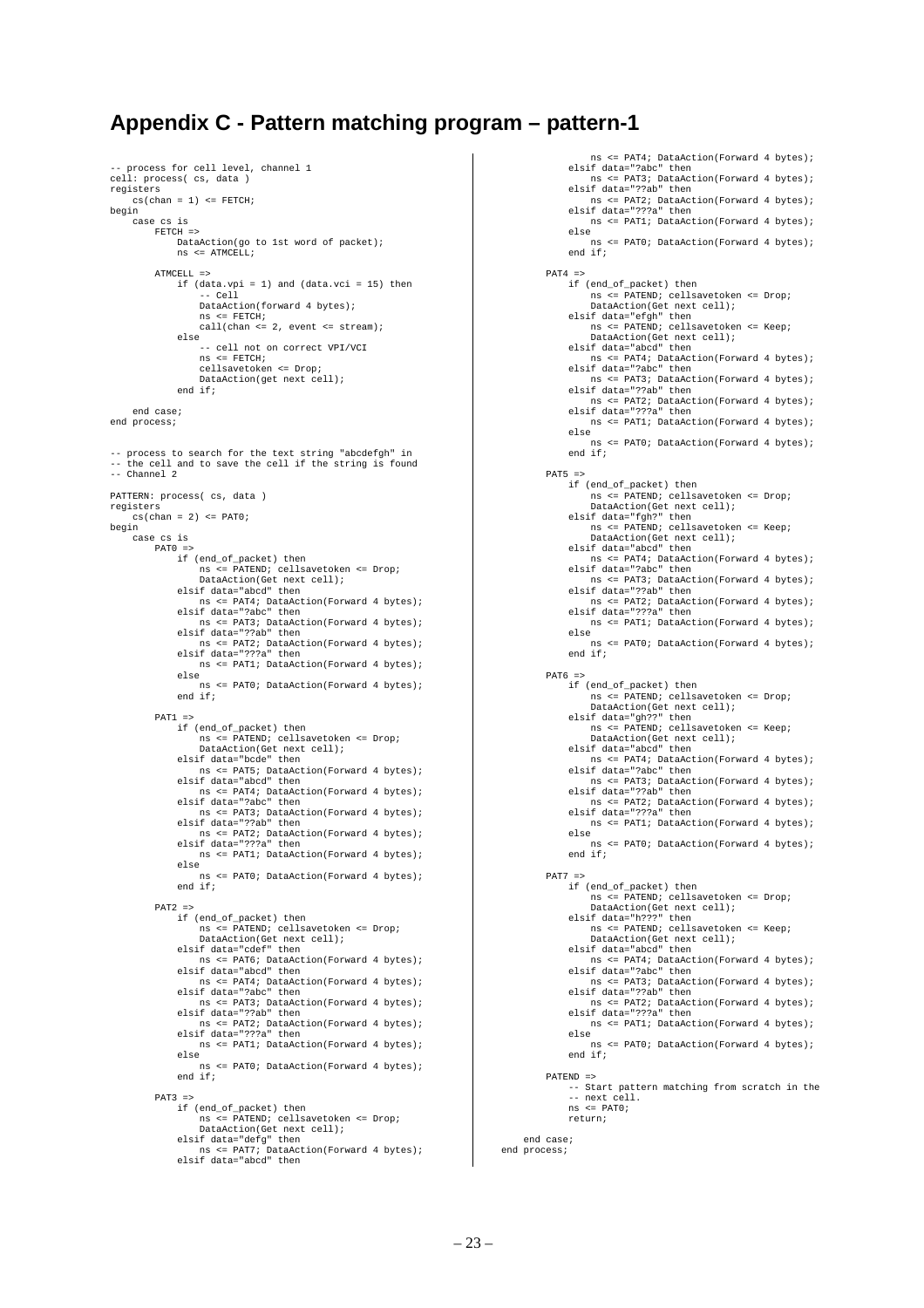## **Appendix D - Per VCI pattern matching program – pattern-2**

```
-- process for cell level, channel 1
 -- check for cells on various VCIs and make a call to the
-- appropriate channel for that VCI.
cell: process( cs, data )
registers
      cs(chan = 1) \leq FETCH;
begin
       case cs is
            FETCH =>
                  DataAction(go to 1st word of packet);
                 ns \leq \text{ATMCRLL}ATMCEL<sup>1</sup>\rightarrow if (data.vpi = 1) and (data.vci = 1) then
 -- Cell on a valid VCI/VPI
                       DataAction(forward 4 bytes); ns <= FETCH;
  call(chan <= 2, event <= stream);
 elseif (data.vpi = 1) and (data.vci = 2) then
  -- Cell on a valid VCI/VPI
 DataAction(forward 4 bytes); ns <= FETCH;
  call(chan <= 3, event <= stream);
 elseif (data.vpi = 1) and (data.vci = 3) then
                           Cell on a valid VCI/VPI
                       DataAction(forward 4 bytes); ns <= FETCH;
 call(chan <= 4, event <= stream);<br>elseif (data.vpi = 1) and (data.vci = 4) then<br>-- Cell on a valid VCI/VPI
 DataAction(forward 4 bytes); ns <= FETCH;<br>
call(chan <= 5, event <= stream);<br>
elseif (data.vpi = 1) and (data.vci = 5) then<br>
-- Cell on a valid VCI/VPI
 DataAction(forward 4 bytes); ns <= FETCH;<br>call(chan <= 6, event <= stream);<br>elseif (data.vpi = 1) and (data.vci = 6) then
  -- Cell on a valid VCI/VPI
 DataAction(forward 4 bytes); ns <= FETCH;
 call(chan <= 7, event <= stream);<br>elseif (data.vpi = 1) and (data.vci = 7) then<br>-- Cell on a valid VCI/VPI
 DataAction(forward 4 bytes); ns <= FETCH;<br>call(chan <= 8, event <= stream);<br>elseif (data.vpi = 1) and (data.vci = 8) then
  -- Cell on a valid VCI/VPI
 DataAction(forward 4 bytes); ns <= FETCH;
  call(chan <= 9, event <= stream);
 elseif (data.vpi = 1) and (data.vci = 9) then
  -- Cell on a valid VCI/VPI
 DataAction(forward 4 bytes); ns <= FETCH;
  call(chan <= 10, event <= stream);
 elseif (data.vpi = 1) and (data.vci = 10) then
 -- Cell on a valid VCI/VPI
                       DataAction(forward 4 bytes); ns <= FETCH;
                       call(char \leq 11, event \leq 11, event) else
                         -- cell not on a correct VPI/VCI
                        ns <= FETCH;
  cellsavetoken <= Drop;
 DataAction(get next cell);
                  end if;
       end case;
end process;
-- Process to search for the text string "abcdefgh".<br>-- Current state is saved between invocations to allow
 -- Current state is saved between invocations to allow
-- matching across multiple cells on the same VCI.
 -- Used for channels 2 to 11.
-- If a match succeeds, then the current cell is saved
-- along with the channel number.
PATTERN: process( cs, data )
registers
       cs(chan = 2,3,4,5,6,7,8,9,10,11) <= PAT0;
 ch(chan = 2) \leq 2;<br>ch(chan = 3) \leq 3;ch(chan = 4) \leq 4;ch(chan = 5) \leq 5;<br>ch(chan = 6) \leq 6;ch(chan = 7) \leq 7;ch(chan = 8) <= 8;
      ch(chan = 9) \leq 9; ch(chan = 10) <= 10;
 ch(chan = 11) <= 11;
begin
       case cs is
            PAT0 = if (end_of_packet) then
                         ns <= PATEND0; cellsavetoken <= Drop;
                        DataAction(Get next cell);
  elsif data="abcd" then
 ns <= PAT4; DataAction(Forward 4 bytes);
  elsif data="?abc" then
 ns <= PAT3; DataAction(Forward 4 bytes);
                  elsif data="??ab" then
                        ns <= PAT2; DataAction(Forward 4 bytes);
```

```
 elsif data="???a" then
                  ns <= PAT1; DataAction(Forward 4 bytes);
              else
                  ns <= PAT0; DataAction(Forward 4 bytes);
              end if;
        PAT1 = > if (end_of_packet) then
                  ns <= PATEND1; cellsavetoken <= Drop;
                   DataAction(Get next cell);
              elsif data="bcde" then
 ns <= PAT5; DataAction(Forward 4 bytes);
 elsif data="abcd" then
 ns <= PAT4; DataAction(Forward 4 bytes);
 elsif data="?abc" then
                  ns <= PAT3; DataAction(Forward 4 bytes);
              elsif data="??ab" then
 ns <= PAT2; DataAction(Forward 4 bytes);
 elsif data="???a" then
                  ns <= PAT1; DataAction(Forward 4 bytes);
              else
                  ns <= PAT0; DataAction(Forward 4 bytes);
              end if;
        PAT2 = if (end_of_packet) then
 ns <= PATEND2; cellsavetoken <= Drop;
 DataAction(Get next cell);
 elsif data="cdef" then
 ns <= PAT6; DataAction(Forward 4 bytes);
 elsif data="abcd" then
                  ns <= PAT4; DataAction(Forward 4 bytes);
 elsif data="?abc" then
 ns <= PAT3; DataAction(Forward 4 bytes);
 elsif data="??ab" then
 ns <= PAT2; DataAction(Forward 4 bytes);
              elsif data="???a" then
                  ns <= PAT1; DataAction(Forward 4 bytes);
              else
                 -<br>ns <= PAT0; DataAction(Forward 4 bytes);
              end if;
        PAT3 = if (end_of_packet) then
                  ns <= PATEND3; cellsavetoken <= Drop;
                  DataAction(Get next cell);
 elsif data="defg" then
 ns <= PAT7; DataAction(Forward 4 bytes);
              elsif data="abcd" then
 ns <= PAT4; DataAction(Forward 4 bytes);
 elsif data="?abc" then
 ns <= PAT3; DataAction(Forward 4 bytes);
 elsif data="??ab" then
 ns <= PAT2; DataAction(Forward 4 bytes);
 elsif data="???a" then
                  ns <= PAT1; DataAction(Forward 4 bytes);
              else
                  ns <= PAT0; DataAction(Forward 4 bytes);
             end if f;
        PAT4 = if (end_of_packet) then
 ns <= PATEND4; cellsavetoken <= Drop;
 DataAction(Get next cell);
 elsif data="efgh" then
 ns <= MATCH; status <= ch;
 elsif data="abcd" then
                  ns <= PAT4; DataAction(Forward 4 bytes);
              elsif data="?abc" then
                  ns <= PAT3; DataAction(Forward 4 bytes);
              elsif data="??ab" then
                  ns <= PAT2; DataAction(Forward 4 bytes);
              elsif data="???a" then
                  ns <= PAT1; DataAction(Forward 4 bytes);
              else
                  ns <= PAT0; DataAction(Forward 4 bytes);
              end if;
        PAT5 =>
              if (end_of_packet) then
                  ns <= PATEND5; cellsavetoken <= Drop;
                  DataAction(Get next cell);
elsif data="fgh?" then<br>
ns <= MATCH; status <= ch;<br>
elsif data="abcd" then<br>
ns <= PAT4; DataAction(Forward 4 bytes);
              elsif data="?abc" then
                  ns <= PAT3; DataAction(Forward 4 bytes);
              elsif data="??ab" then
 ns <= PAT2; DataAction(Forward 4 bytes);
 elsif data="???a" then
                  ns <= PAT1; DataAction(Forward 4 bytes);
              else
                  ns <= PAT0; DataAction(Forward 4 bytes);
              end if;
```
 $\mathbf{I}$ 

 $\mathbf{I}$